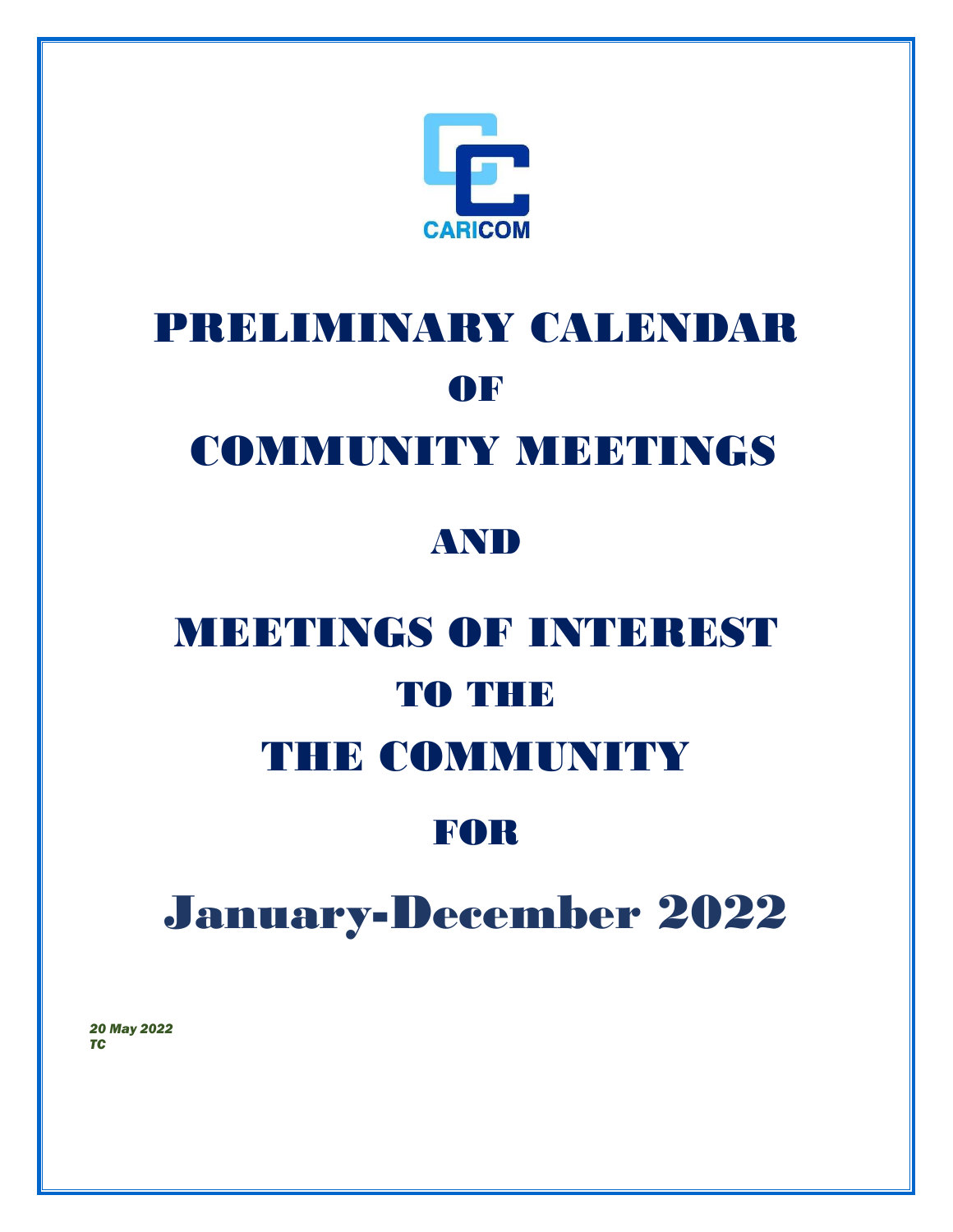

## **JANUARY 2022**

#### **NATIONAL DAYS**

 $\blacksquare$ 

| $\mathbf{1}$ | New Year's Day     |  |                |                         |                |    |    |                |                  |
|--------------|--------------------|--|----------------|-------------------------|----------------|----|----|----------------|------------------|
|              |                    |  | $\mathsf{s}$   | $\mathsf{M}$            | т              | W  | т  | F.             | S                |
|              |                    |  | 30             | 31                      |                |    |    |                | 1                |
|              |                    |  | $\overline{2}$ | $\overline{\mathbf{3}}$ | $\overline{4}$ | 5  | 6  | $\overline{7}$ | $\boldsymbol{8}$ |
|              |                    |  | 9              | 10                      | 11             | 12 | 13 | 14             | 15               |
|              |                    |  | 16             | 17                      | 18             | 19 | 20 | 21             | 22               |
|              |                    |  | 23             | 24                      | 25             | 26 | 27 | 28             | 29               |
|              |                    |  |                |                         |                |    |    |                |                  |
|              | <b>OBSERVANCES</b> |  |                |                         |                |    |    |                |                  |
|              |                    |  |                |                         |                |    |    |                |                  |
|              |                    |  |                |                         |                |    |    |                |                  |
|              |                    |  |                |                         |                |    |    |                |                  |
|              |                    |  |                |                         |                |    |    |                |                  |
|              |                    |  |                |                         |                |    |    |                |                  |
|              |                    |  |                |                         |                |    |    | <b>TLACTE</b>  |                  |

| <b>DATE</b>   | <b>COMMUNITY MEETINGS</b>                                                                                                                         | HOST<br><b>COUNTRY</b> |
|---------------|---------------------------------------------------------------------------------------------------------------------------------------------------|------------------------|
| 14            | Forty-Eighth Meeting of the Community Council of Ministers                                                                                        | Videoconference        |
| <b>TBC</b>    | 7 <sup>th</sup> Meeting of the CARICOM/Colombia Joint Council                                                                                     |                        |
| 19-20         | Ninety-Eighth Special Meeting of the COTED on Services (Officials)                                                                                | Videoconference        |
| 19            | Human Resource for Health Action Task Force                                                                                                       |                        |
| 26            | Ninety-Eighth Special Meeting of the COTED on Services<br>(Ministerial                                                                            | Videoconference        |
| 26 (Proposed) | Meeting of the Caribbean Cooperation in Health VI (CCH IV) Steering<br>Committee                                                                  |                        |
| 20 or 27      | Special Meeting of the COTED ICT (Officials)/Single ICT Space<br><b>Working Group</b>                                                             |                        |
| 26            | CARICOM Advisory Committee on Disability,                                                                                                         |                        |
| <b>TBD</b>    | Commonwealth Advisory Committee on Health                                                                                                         |                        |
| Jan & Mar     | Meetings of the Inter-Governmental Working Groups (IGWGs) on<br>"Unhealthy Diets and Obesogenic Food Environments" and<br>"Harmful Use of Alcohol |                        |
| Q1            | Special COTED (Transportation)                                                                                                                    | <b>TBD</b>             |
| Q1/Q2/Q3/Q4   | Meeting of the Regional Transportation Commission (RTRC)                                                                                          | <b>TBD</b>             |
|               |                                                                                                                                                   |                        |
|               | <b>MEETINGS OF INTEREST TO THE COMMUNITY</b>                                                                                                      |                        |
| 28            | <b>Second CARICOM-Colombia Ministerial Meeting</b>                                                                                                | Colombia               |
|               |                                                                                                                                                   |                        |



h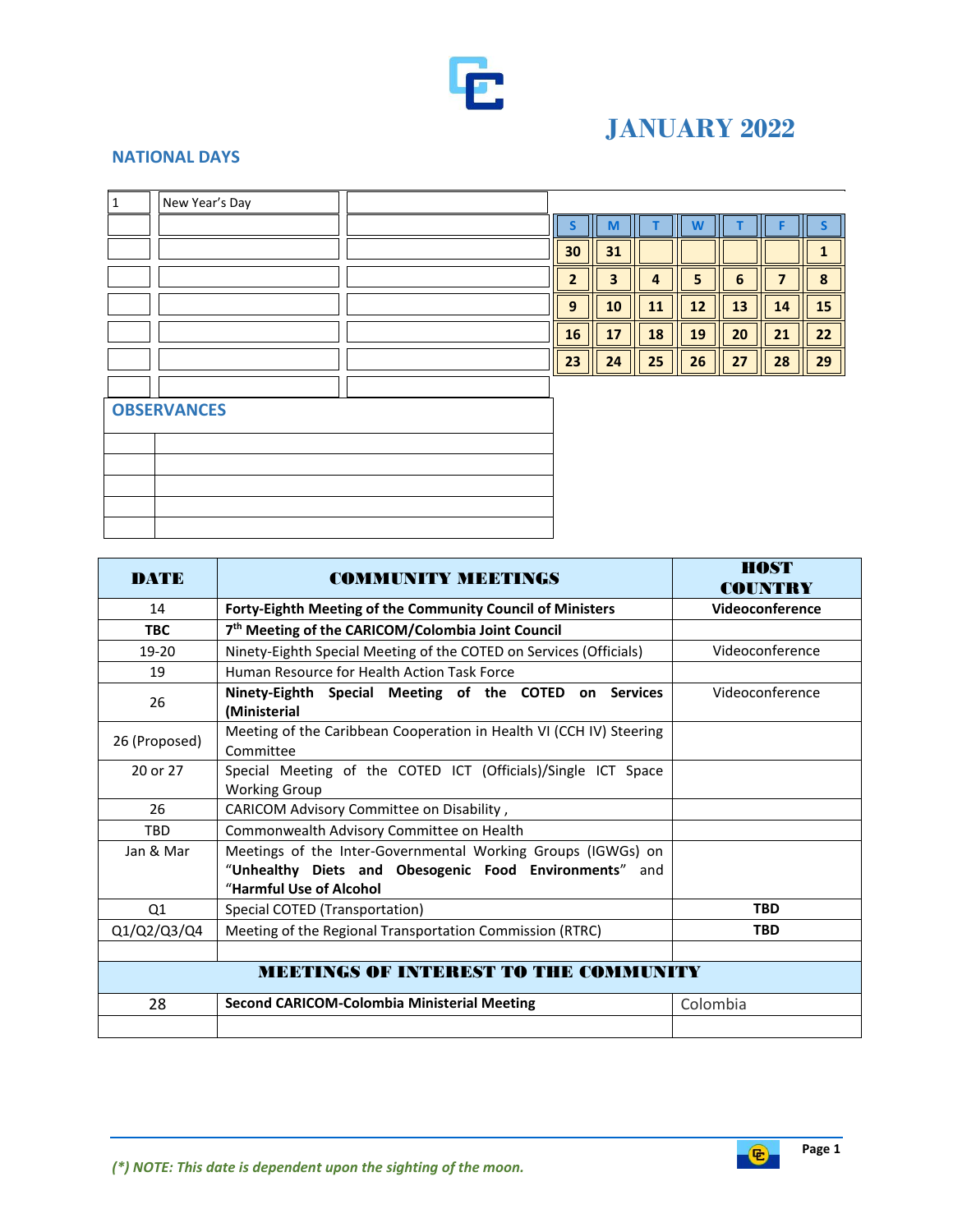

## **FEBRUARY 2022**

### **NATIONAL DAYS**

|    |                     |               |    | w  |    |    |    |    |    |
|----|---------------------|---------------|----|----|----|----|----|----|----|
| 23 | <b>REPUBLIC DAY</b> | <b>GUYANA</b> |    |    |    |    |    |    |    |
|    |                     |               |    |    |    |    | 10 | ш  | 12 |
|    |                     |               | 13 | 14 | 15 | 16 |    | 18 | 19 |
|    |                     |               | 20 | 21 | 22 | 23 | 24 | 25 | 26 |
|    |                     |               | 27 | 28 |    |    |    |    |    |

#### **OBSERVANCES**

| <b>DATE</b>                 | <b>COMMUNITY MEETINGS</b>                                                                                                                                                | <b>HOST</b><br><b>COUNTRY</b>     |
|-----------------------------|--------------------------------------------------------------------------------------------------------------------------------------------------------------------------|-----------------------------------|
| $1 - 2$                     | 66th Session of the Commission on the Status of Women                                                                                                                    | Annual 2-day Prep Mtg             |
| 3                           | CARIFORUM Preparatory Meeting to the Fourth Meeting of the<br>CARIFORUM-EU Parliamentary Committee                                                                       | Virtual                           |
| 3                           | CARICOM Meeting Preparatory to the 66 <sup>th</sup> Session of the<br>Commission on the Status of Women (CSW), (Convening)                                               | Virtual                           |
| 4                           | Fourth Meeting of the CARIFORUM-EU Parliamentary Committee                                                                                                               | Virtual                           |
| $\overline{4}$              | One Hundred and First Special Meeting of the Council for Trade<br>and Economic Development (COTED)-Agriculture                                                           | Virtual                           |
| 8 (Proposed)                | Meeting of the Advisory Committee on Disabilities. (These are<br>quarterly meetings. Dates are set based on the availability of the<br>Chair and the CARICOM Rapporteur) |                                   |
| 17                          | CARICOM Meeting Preparatory to the 66 <sup>th</sup> Session of the<br>Commission on the Status of Women (CSW), (Convening)                                               | Virtual                           |
| 17-18                       | Meeting of Officials Preparatory to the Ninety-Eighth Special Meeting of<br>the COTED - Services, (Rescheduling)                                                         | Videoconference                   |
| 21                          | Twelve Meeting of the Prime Ministerial Sub-Committee on CSME                                                                                                            | Videoconference                   |
| 8                           | Meetings of the CCHIV Secretariat                                                                                                                                        | <b>Quarterly Meetings</b>         |
| <b>TBC</b>                  | Inaugural Meeting of the Technical Working Group on Reducing<br>Mortality due to Acute Myocardial Infarction in the Caribbean and<br>the Caribbean Cardiac Society       |                                   |
| Mid-Feb - Mar<br>(Proposed) | Reconstruction of the CARICOM Youth Development Action Plan<br>(CYDAP) Consultation                                                                                      |                                   |
| End Feb (Officials)         | Council for Trade and Economic Development (Environment)                                                                                                                 |                                   |
| <b>TBC</b>                  | Special Meeting of CARIFORUM Council of Ministers on Post<br><b>Cotonou Regional Arrangements</b>                                                                        | Trinidad and Tobago or<br>virtual |
| TBC                         | Political Dialogue between CARIFORUM Ministers and the EU<br>Commissioner for International Partnerships on Post Cotonou                                                 | Trinidad and Tobago or<br>virtual |

*(\*) NOTE: This date is dependent upon the sighting of the moon.*

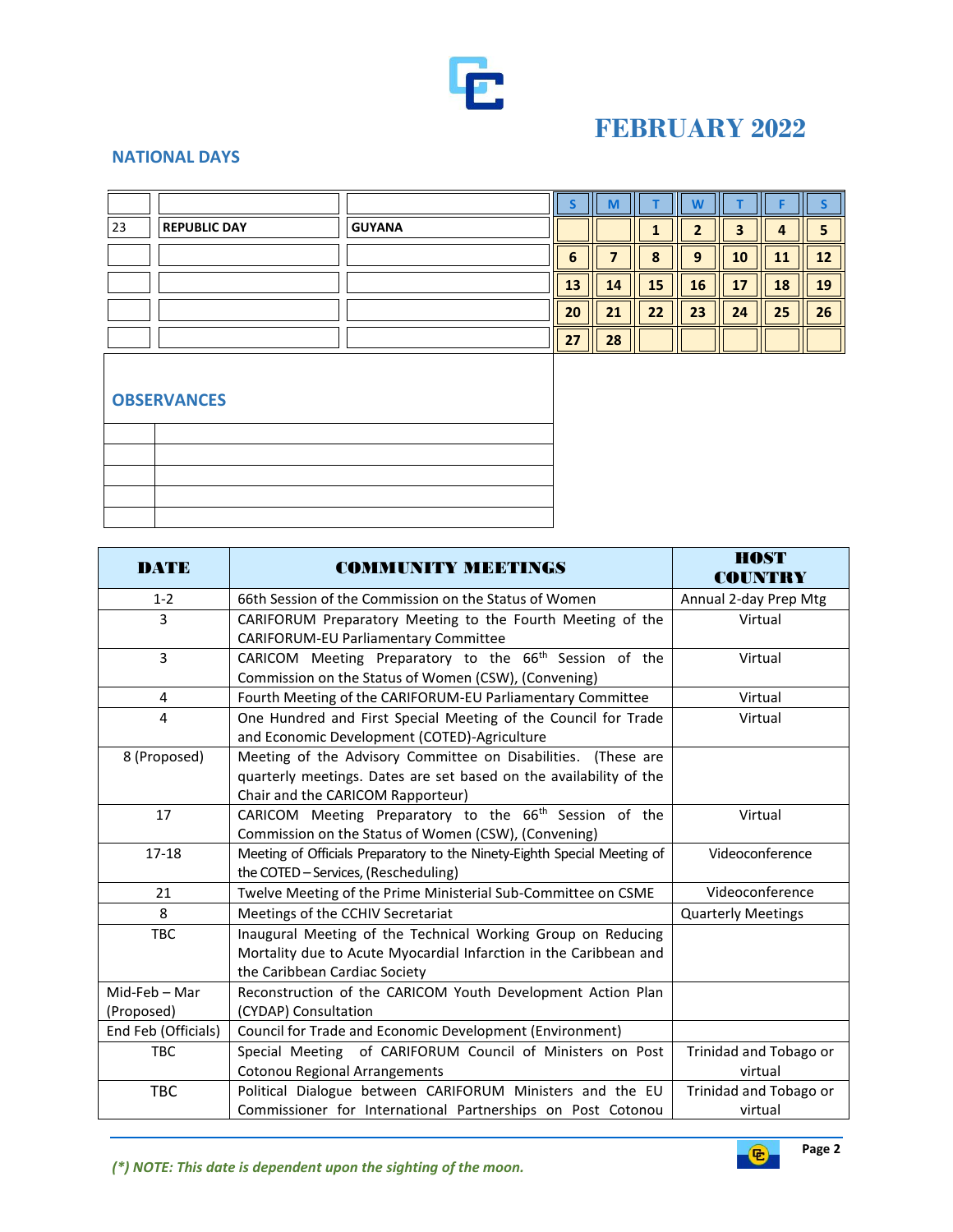

| <b>DATE</b>                                  | <b>HOST</b><br><b>COUNTRY</b>                                                                                                  |                     |  |  |  |  |  |
|----------------------------------------------|--------------------------------------------------------------------------------------------------------------------------------|---------------------|--|--|--|--|--|
|                                              | Arrangements                                                                                                                   |                     |  |  |  |  |  |
| <b>MEETINGS OF INTEREST TO THE COMMUNITY</b> |                                                                                                                                |                     |  |  |  |  |  |
| <b>TBC</b>                                   | 24 <sup>th</sup> Intersessional Preparatory Meeting to the 27 <sup>th</sup> Ordinary<br>Meeting of the ACS Ministerial Council | Mexico City, Mexico |  |  |  |  |  |
| <b>TBC</b>                                   | 27th Ordinary Meeting of the Ministerial Council of the Association<br>of Caribbean States (ACS)                               | Mexico City, Mexico |  |  |  |  |  |
| <b>TBC</b>                                   | 6 <sup>th</sup> International Cooperation Conference of the ACS                                                                | Mexico City, Mexico |  |  |  |  |  |
| <b>TBC</b>                                   | 9 <sup>th</sup> Summit of Heads of State and Government of the ACS                                                             | Mexico City, Mexico |  |  |  |  |  |

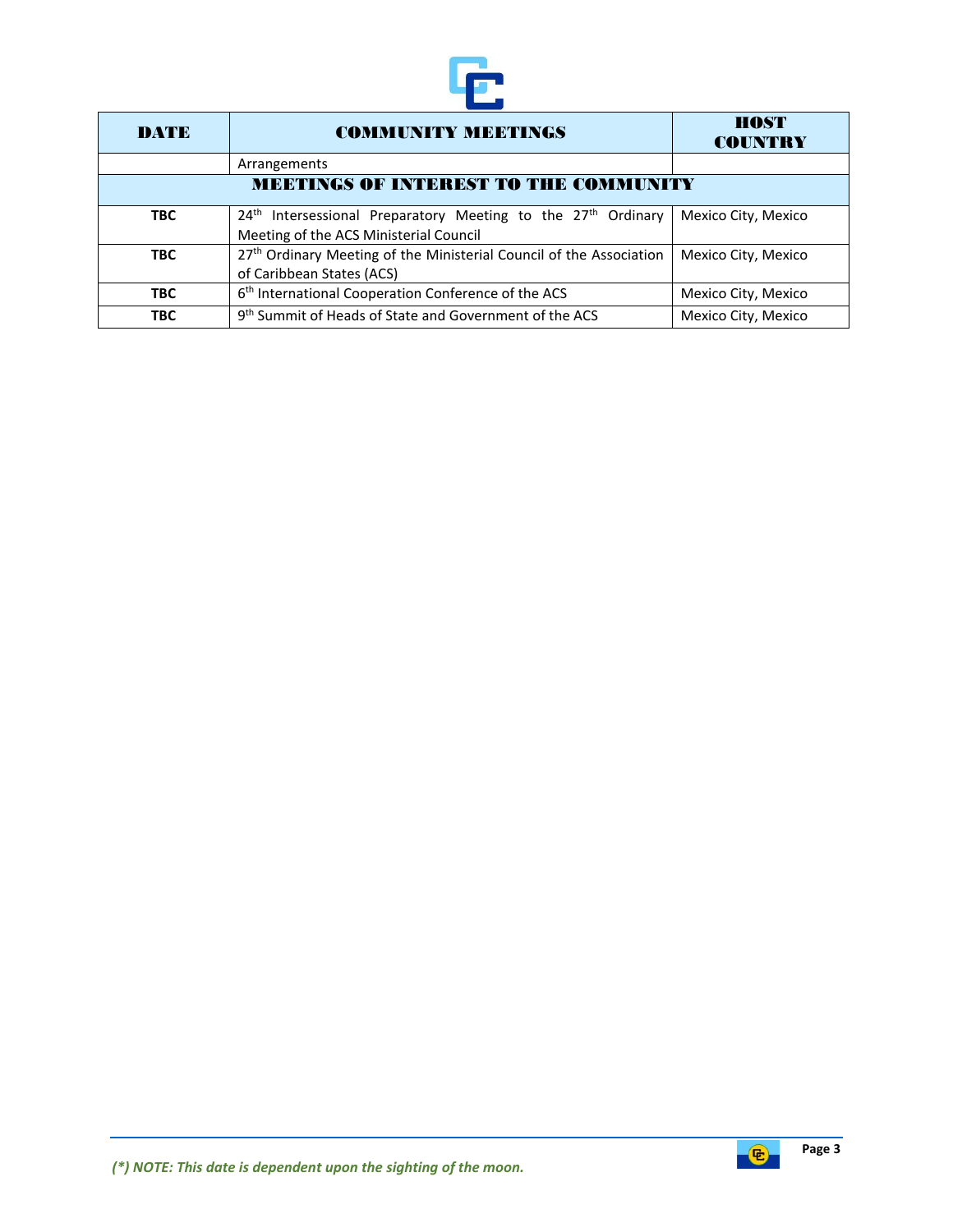

## **MARCH 2022**

#### **NATIONAL DAYS**

|  |    | м  |    |    |    |    |    |
|--|----|----|----|----|----|----|----|
|  |    |    |    |    |    |    |    |
|  | 6  |    | o  | q  | О  | 11 |    |
|  | 13 | 14 | 15 | 16 |    | 18 | 19 |
|  | 20 | 21 | 22 | 23 | 24 | 25 | 26 |
|  | 27 | 28 | 29 | 30 | 31 |    |    |

| <b>OBSERVANCES</b> |                  |  |  |  |  |  |
|--------------------|------------------|--|--|--|--|--|
| 18                 | Phagwah (Guyana) |  |  |  |  |  |
|                    |                  |  |  |  |  |  |
|                    |                  |  |  |  |  |  |
|                    |                  |  |  |  |  |  |

| <b>DATE</b>             | <b>COMMUNITY MEETINGS</b>                                                                                                                         | <b>HOST</b><br><b>COUNTRY</b>     |
|-------------------------|---------------------------------------------------------------------------------------------------------------------------------------------------|-----------------------------------|
| $1 - 2$                 | Thirty-Third Inter-Sessional Meeting of the Conference of Heads<br>of Government of the Caribbean Community                                       | <b>Belize</b>                     |
| $\overline{\mathbf{3}}$ | <b>Fourth CARICOM-SICA Summit</b>                                                                                                                 | <b>Belize</b>                     |
| $10 - 11$               | Sixth Regional Meeting of National CSME Focal Points                                                                                              | Videoconference                   |
| 8                       | Ninety-Eighth Special Meeting of the Council for Trade and Economic<br>Development (COTED) - Services (Rescheduling)                              | Videoconference                   |
| 15                      | Second Sectoral Working Group on the Common External Tariff                                                                                       | Videoconference                   |
| 24                      | Sixth Meeting of Senior Officials on the WTO Discussions on<br>Investment Facilitation for Development (IF4D)                                     | Videoconference                   |
| 31                      | Meeting of Trade Officials on the CIMSuPro                                                                                                        |                                   |
| Jan & Mar               | Meetings of the Inter-Governmental Working Groups (IGWGs) on<br>"Unhealthy Diets and Obesogenic Food Environments" and<br>"Harmful Use of Alcohol |                                   |
| 15-TBC                  | CARIFORUM Meeting Preparatory to the Tenth Meeting of the<br>CARIFORUM-EU Trade and Development Committee                                         | Trinidad and Tobago or<br>virtual |
| 16-TBC                  | Tenth Meeting of the CARIFORUM-EU Trade and Development<br>Committee                                                                              | Trinidad and Tobago or<br>virtual |
| 21                      | Second Meeting of CARIFORUM Preparatory to the Second<br>Meeting of the Joint Working Group on Simplification of the Rules<br>of Origin           | Videoconference                   |
| 28-30                   | Second CARICOM Reparations Commission Retreat                                                                                                     | Jamaica                           |



 $E$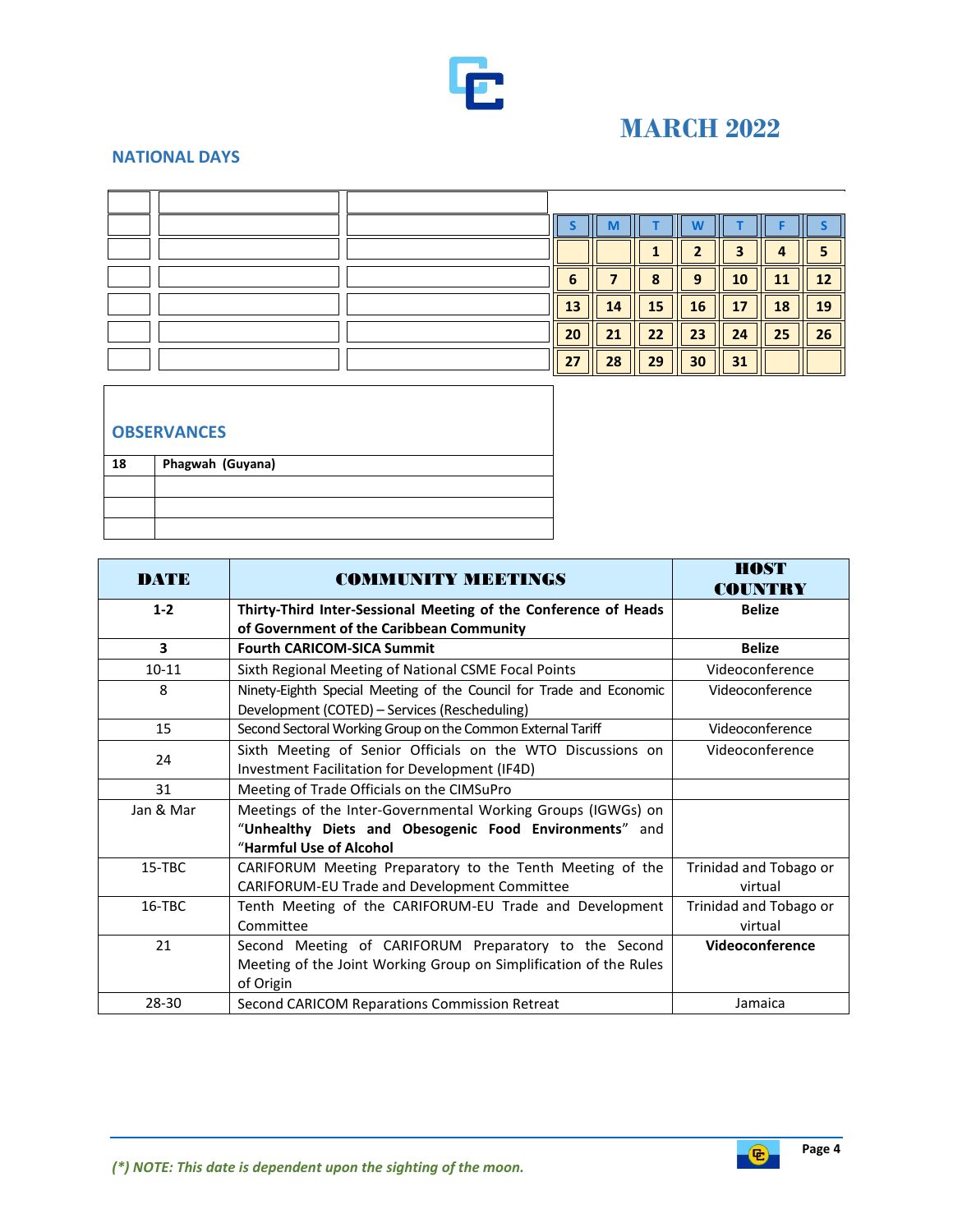

| <b>MEETINGS OF INTEREST TO THE COMMUNITY</b> |                                                                                                     |  |  |  |  |  |
|----------------------------------------------|-----------------------------------------------------------------------------------------------------|--|--|--|--|--|
| TBD                                          | Meetings of the Regional Public Health Law Forum                                                    |  |  |  |  |  |
| <b>TBD</b>                                   | Meetings of the Core Coordinating Committee on Disaster<br>Preparedness-COVID-19 response           |  |  |  |  |  |
| <b>TBD</b>                                   | Meetings of the Oversight Committee for CARPHA's Strategic Plan                                     |  |  |  |  |  |
| <b>TBD</b>                                   | Meetings of the EPI Managers and the Caribbean Technical<br>Advisory Group on Immunizations (CITAG) |  |  |  |  |  |

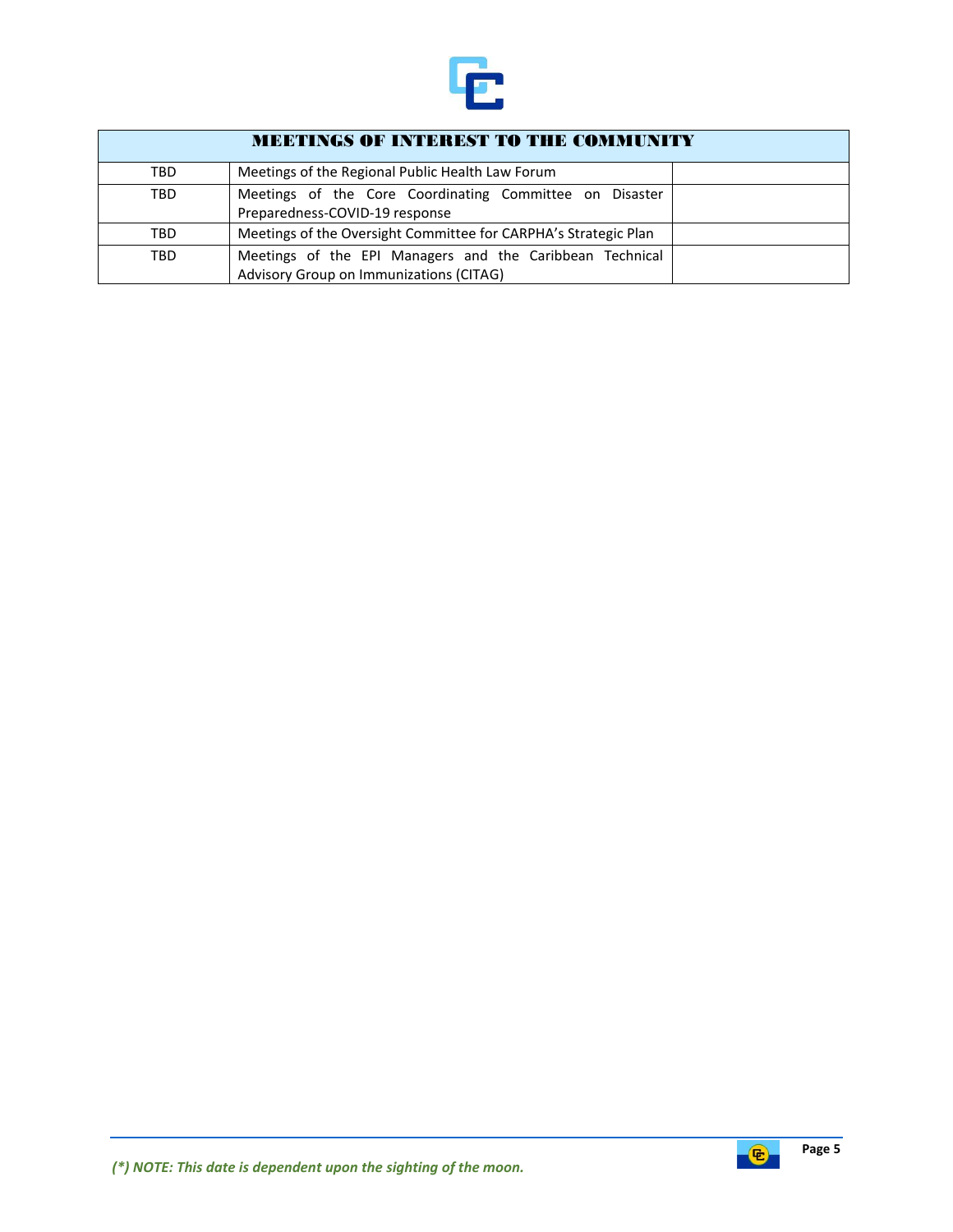

## **APRIL 2022**

#### **NATIONAL DAYS**

|  |    | M  |    |    |    |    |    |
|--|----|----|----|----|----|----|----|
|  |    |    |    |    |    |    |    |
|  |    |    |    | n  |    |    |    |
|  | 10 | 11 | 12 | 13 | ч  | 15 | 16 |
|  |    | 18 | 19 | 20 | 21 | 22 | 23 |
|  | 24 | 25 | 26 | 27 | 28 | 29 | 30 |

| 15 | <b>Good Friday</b>   | (All States) |  |
|----|----------------------|--------------|--|
| 18 | <b>Easter Monday</b> | (All States) |  |
|    |                      |              |  |
|    |                      |              |  |
|    |                      |              |  |

| <b>DATE</b>    | <b>COMMUNITY MEETINGS</b>                                                                                                                                             | <b>HOST</b><br>COUNTRY |
|----------------|-----------------------------------------------------------------------------------------------------------------------------------------------------------------------|------------------------|
| $\mathbf{1}$   | Second Meeting of the CARICOM-Canada Foreign Ministers Group                                                                                                          | Videoconference        |
| 4              | Fourteenth Special Meeting of Senior CARIFORUM Officials on the<br>Second Five-Year Review of the CARIFORUM-EU-EPA                                                    |                        |
| 6              | Seventh Meeting of the Task Force on the 2020 Review of the<br>CARIFORUM-EU-EPA                                                                                       |                        |
| $\overline{7}$ | Third Meeting of CARIFORUM Senior Officials on the Establishment<br>of a Joint Monitoring System for the CARIFORUM-EU-EPA                                             |                        |
| $6 - 7$        | Meeting of Officials Preparatory to the Twenty-Fifth Meeting of the<br>Council for Foreign and Community Relations (COFCOR)                                           | Virtual                |
| $\overline{7}$ | Sixth Meeting of the Senior Officials with responsibility for<br>implementing the Regional Labour Market Information System<br>(LMIS)                                 | Virtual                |
| 11             | Meeting of CARIFORUM Preparatory to the Third Meeting of the<br>Joint Working Group on Simplification of the Rules of Origin                                          | Guyana                 |
| 12             | Second Meeting of CARIFORUM Senior Officials on Post-Cotonou<br>Programming                                                                                           | Guyana                 |
| $12 - 13$      | Fiftieth Joint Meeting of the Executive and Education Committees<br>and the Eighteenth Meeting of the Practice Committee of the<br><b>Regional Nursing Body (RNB)</b> | Virtual                |
| 16             | Fourth Meeting of the Human Resource for Health Action Task<br>Force                                                                                                  | Guyana                 |
| 18             | Meeting between the Secretary-General and Representatives of<br>the ICRC                                                                                              |                        |
| 19-20          | Meeting of Officials Preparatory to the Fifty-Fourth Meeting of the<br>Council for Trade and Economic Development                                                     | Virtual                |

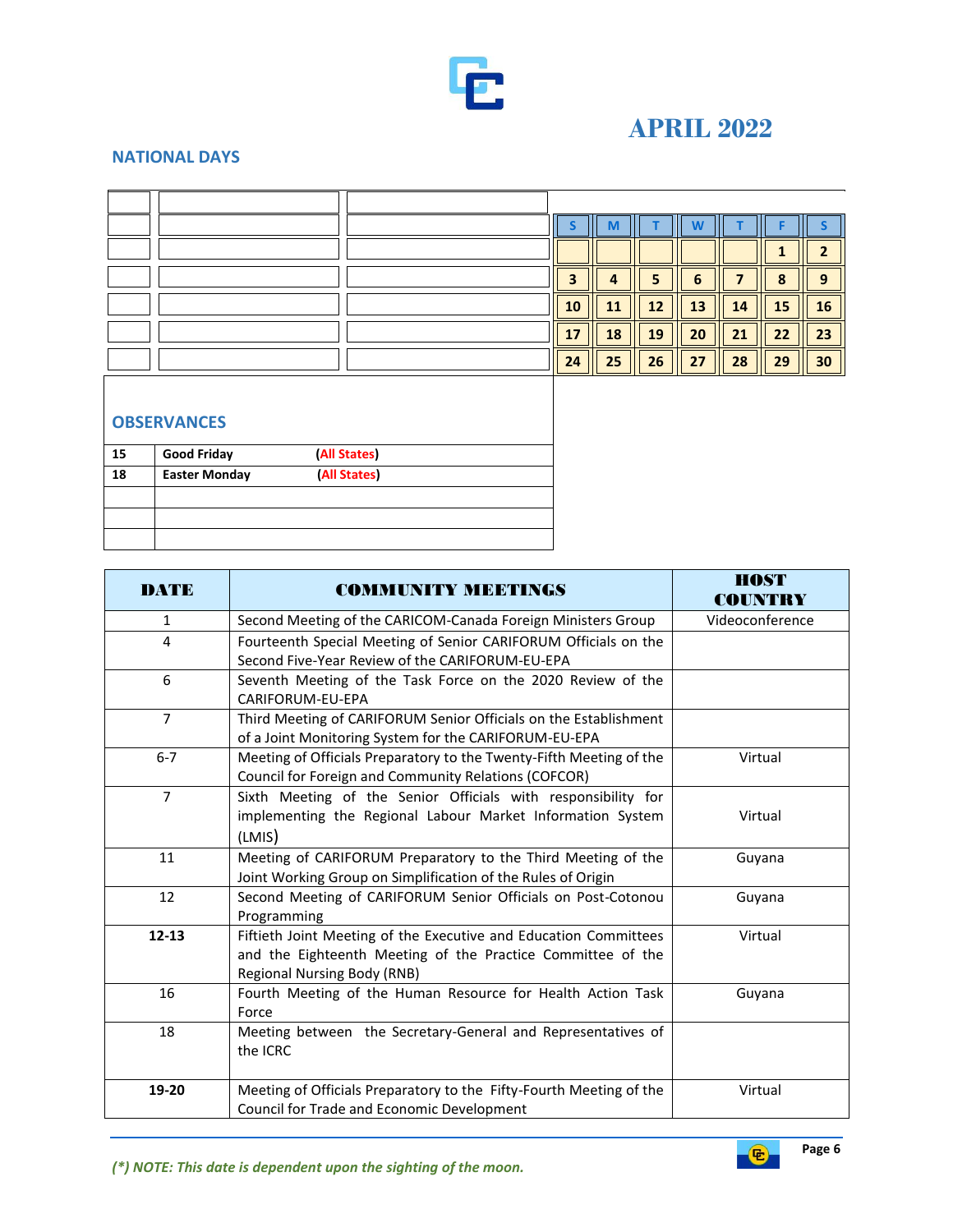

| <b>DATE</b>                                  | <b>COMMUNITY MEETINGS</b>                                                                                                                                                                                 | HOST<br>COUNTRY    |  |  |  |
|----------------------------------------------|-----------------------------------------------------------------------------------------------------------------------------------------------------------------------------------------------------------|--------------------|--|--|--|
| 20                                           | Meeting of Officials Preparatory to the Sixth Joint Meeting of the<br>Council for Trade and Economic Development (COTED) and the<br>Council for Human and Social Development (COHSOD)                     | Virtual            |  |  |  |
| 20                                           | <b>CRLG Meeting</b>                                                                                                                                                                                       | Guyana             |  |  |  |
| 22                                           | Twenty-Eighth Meeting of the Council of Ministers of the<br>Caribbean Forum of African, Caribbean and Pacific States                                                                                      | Videoconference    |  |  |  |
| 25                                           | Second Meeting of the Joint Working Group on Simplification of<br>the Rules of Origin                                                                                                                     | Guyana             |  |  |  |
| $27 - 28$                                    | CARICOM Meeting Preparatory To the 27 <sup>th</sup> Session of The<br>Conference of The Parties (COP 27) To The United Nations<br>Framework Convention On Climate Change (UNFCCC): Negotiators<br>Meeting | Miami, USA/Virtual |  |  |  |
| 28-29                                        | Fifty-Fourth Meeting of the Council for Trade and Economic<br><b>Development</b>                                                                                                                          | Virtual            |  |  |  |
| 29                                           | Sixth Joint Meeting of the Council for Trade and Economic<br>Development (COTED) and the Council for Human and Social<br><b>Development (COHSOD)</b>                                                      | Virtual            |  |  |  |
| <b>MEETINGS OF INTEREST TO THE COMMUNITY</b> |                                                                                                                                                                                                           |                    |  |  |  |
|                                              |                                                                                                                                                                                                           |                    |  |  |  |
|                                              |                                                                                                                                                                                                           |                    |  |  |  |
|                                              |                                                                                                                                                                                                           |                    |  |  |  |

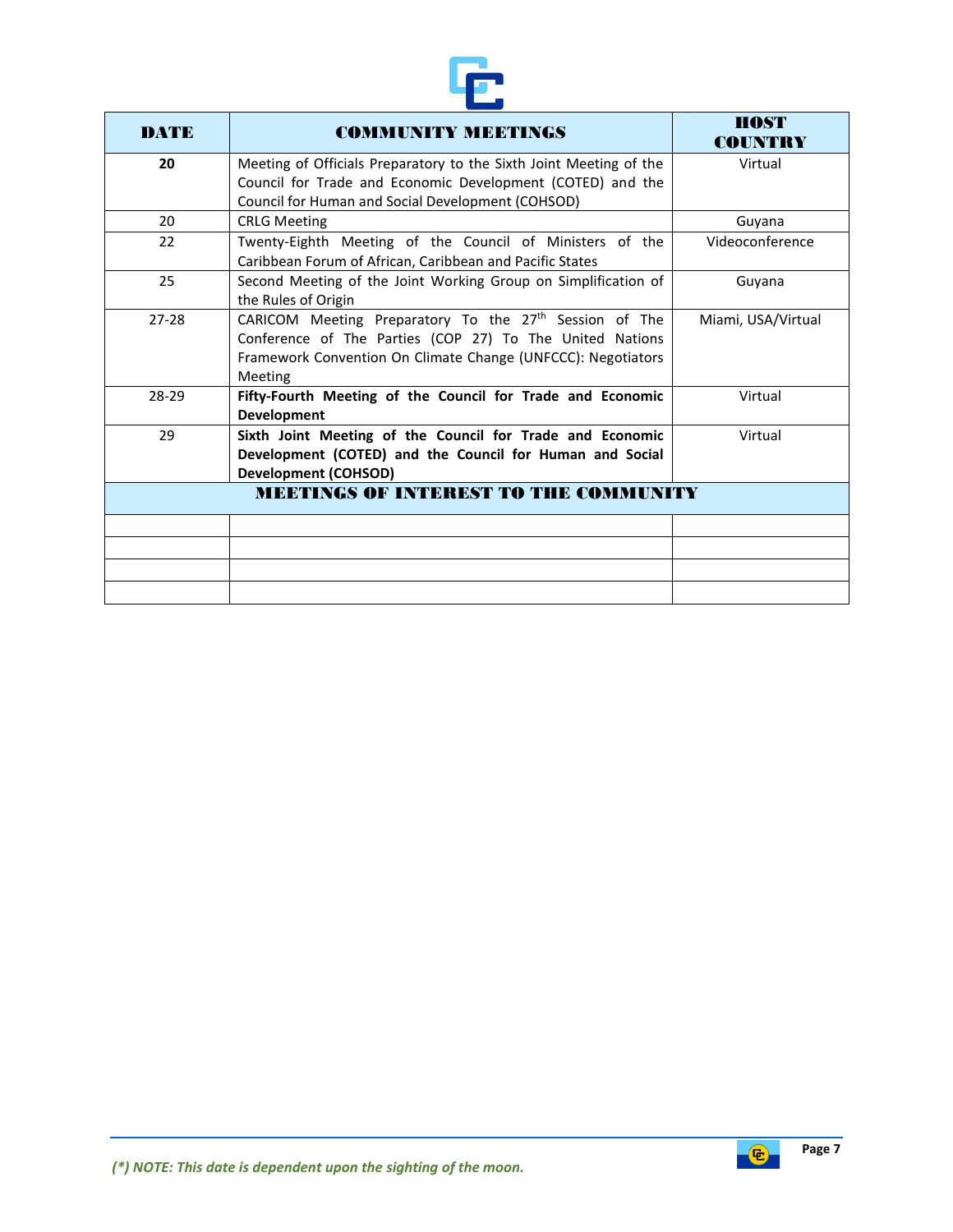

## **MAY 2022**

#### **NATIONAL DAYS**

|  |                | M  |    |    |                 |    |    |
|--|----------------|----|----|----|-----------------|----|----|
|  |                |    |    | Д  |                 |    |    |
|  | $\bullet$<br>ο | q  | 10 |    | 12 <sup>7</sup> | 13 | 4  |
|  | 15             | 16 | 17 | 18 | 19              | 20 | 21 |
|  | 22             | 23 | 24 | 25 | 26              | 27 | 28 |
|  | 29             | 30 | 31 |    |                 |    |    |

|    | <b>Labour Day</b>       |
|----|-------------------------|
|    | <b>Arrival Day</b>      |
| 26 | <b>Independence Day</b> |
|    |                         |
|    |                         |

| <b>DATE</b> | <b>COMMUNITY MEETINGS</b>                                                                                         | <b>HOST</b><br><b>COUNTRY</b> |
|-------------|-------------------------------------------------------------------------------------------------------------------|-------------------------------|
| $3 - 4$     | CARICOM-TWG Re-Negotiation of Preferential Access with<br>Colombia                                                | Virtual                       |
| 3           | CARICOM-TWG Re-Negotiation of Preferential Access with<br>Colombia                                                | Virtual                       |
| 6           | Eighth Meeting of the Task Force on the 2020 Review of the<br>CARIFORUM-EU-EPA                                    | Guyana                        |
| 6           | Fifth Ministerial Task Force on Food Security and Food Production                                                 | Virtual                       |
| 9           | Meeting of COTED Officials on the CIMsuPro                                                                        | Virtual                       |
| 10          | Sixteenth Meeting of the Security Policy Advisory Committee<br>(SEPAC)                                            |                               |
| 11          | Negotiations on the Caribbean Patent Convention                                                                   | Virtual                       |
| 12          | Twenty-Fifth Special Meeting of the Conference of Heads of<br>Government                                          | Virtual                       |
| 12          | Regional Forum with Stakeholders on the CARREX Online Platform                                                    |                               |
| 12          | Fifteenth Special Meeting of Senior CARIFORUM Officials on the<br>Second Five-Year Review of the CARIFORUM-EU EPA |                               |
| 12          | Fourth Meeting of the CCHIV Steering Committee                                                                    | Virtual                       |
| 13          | Eighth Meeting of the Task Force on the 2020 Review of the<br><b>CARIFORUM-EU EPA</b>                             |                               |
| 13          | Fifteenth Meeting of the CARICOM Committee of Ambassadors<br>(CCA)                                                | Videoconference               |
| 16          | 3rd Programme Steering Committee: Natural Disaster Facility in<br>CARIFORUM                                       |                               |
| 17          | Special Meeting of the COTED on ICT (Officials)                                                                   |                               |
| 17          | Seventh Meeting of the Directors of National Drug Council                                                         |                               |

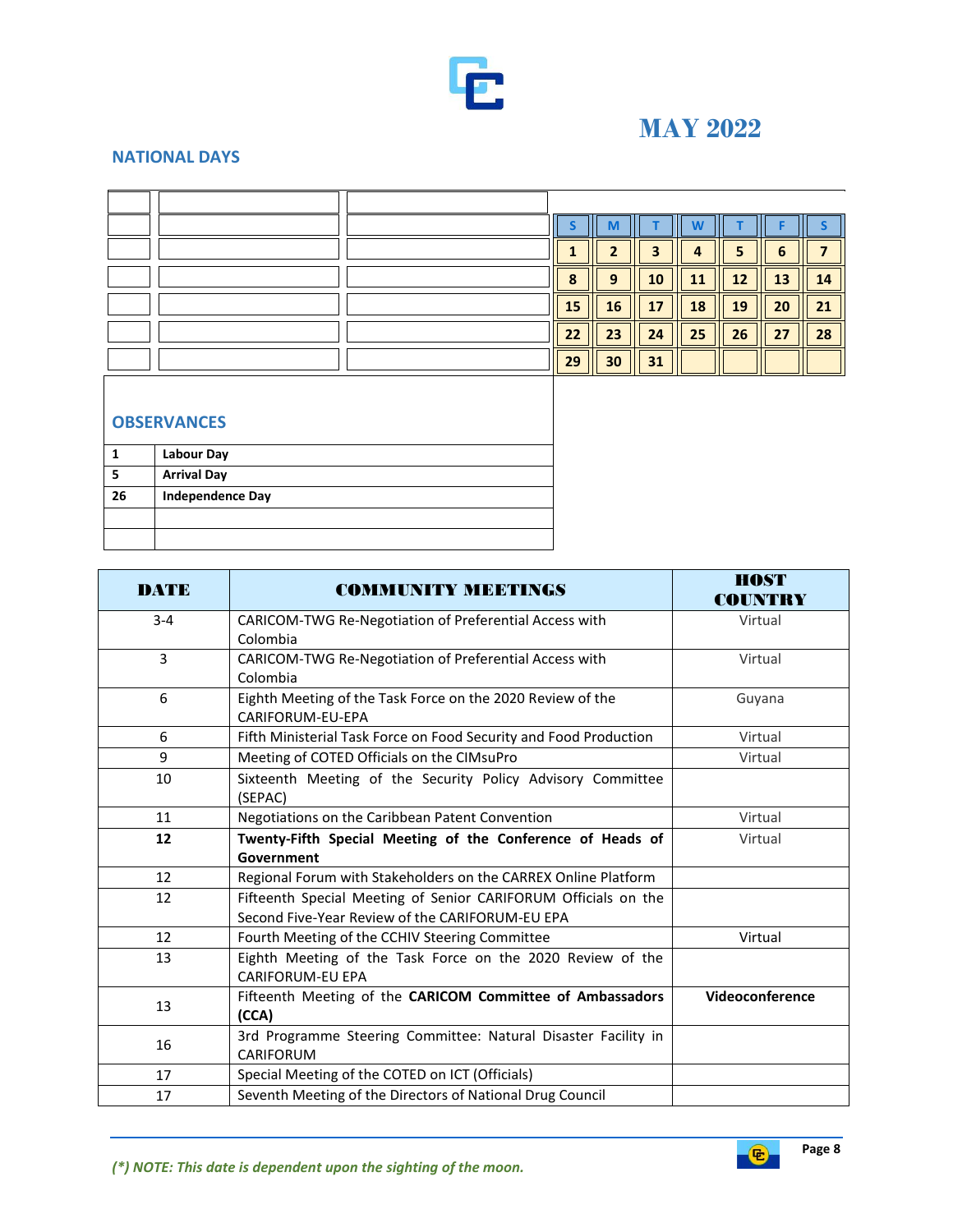

| DATE       | <b>COMMUNITY MEETINGS</b>                                                                                                    | <b>HOST</b><br><b>COUNTRY</b> |  |  |  |
|------------|------------------------------------------------------------------------------------------------------------------------------|-------------------------------|--|--|--|
| 18         | Special Working Group on a Product Specific Rule of Origin on Soap                                                           |                               |  |  |  |
| 18-19      | Twenty-Fifth Meeting of the Council for Foreign and Community<br><b>Relations (COFCOR</b>                                    | <b>Virtual</b>                |  |  |  |
| 18-20      | <b>Agriculture Forum</b>                                                                                                     | Guyana                        |  |  |  |
| 19         | Meeting of CARIFORUM Preparatory to the Third Meeting of the<br>Joint Working Group on Simplification of the Rules of Origin |                               |  |  |  |
| 20         | 3rd Programme Steering Committee: Natural Disaster Facility in<br>CARIFORUM                                                  |                               |  |  |  |
| 20         | Special Meeting of the COTED on ICT (Ministerial)                                                                            |                               |  |  |  |
| 20         | Fifth CARICOM TWG: Preparation for the First Negotiating Meeting                                                             | Videoconference               |  |  |  |
| 22         | Twenty-Fourth Special Meeting of the Conference of Heads of<br><b>Government of CARICOM</b>                                  | <b>Virtual</b>                |  |  |  |
|            |                                                                                                                              |                               |  |  |  |
| 23         | Ninth Meeting of the Advisory Committee for the Implementation<br>of the Petion Ville Declaration                            |                               |  |  |  |
| 24         | Meeting of Officials on the 75% Regional Production of Chlorine<br>Gas                                                       |                               |  |  |  |
| 24         | Sixteenth Special Meeting of Senior CARIFORUM Officials on the<br>Second Five-Year Review of the CARIFORUM-EU EPA            |                               |  |  |  |
| $24 - 25$  | Launch of the Essential Services Package Community of Practice                                                               |                               |  |  |  |
| 25         | Fourth Meeting of the CCH 4 Steering Committee                                                                               |                               |  |  |  |
| 25         | Ninth Meeting of the Task Force on the 2020 Review of the<br><b>CARIFORUM-EU EPA</b>                                         |                               |  |  |  |
| 27         | Forty-Ninth Meeting of the Community Council of Ministers                                                                    | Guyana                        |  |  |  |
| 30         | SEPAC in Preparation for Twenty-Fourth CONSLE                                                                                |                               |  |  |  |
| 31         | Thirtieth Chief Medical Officers Meeting                                                                                     | Virtual                       |  |  |  |
| 31         | Third Meeting of the Joint Working Group on the Simplification of<br>the Rules of Origin                                     |                               |  |  |  |
| 30-31      | Forty-Ninth Meeting of the COTA Executive Council                                                                            | Virtual                       |  |  |  |
| <b>TBD</b> | Regional Training Exercise for Immigration Officers                                                                          |                               |  |  |  |

**Page 9**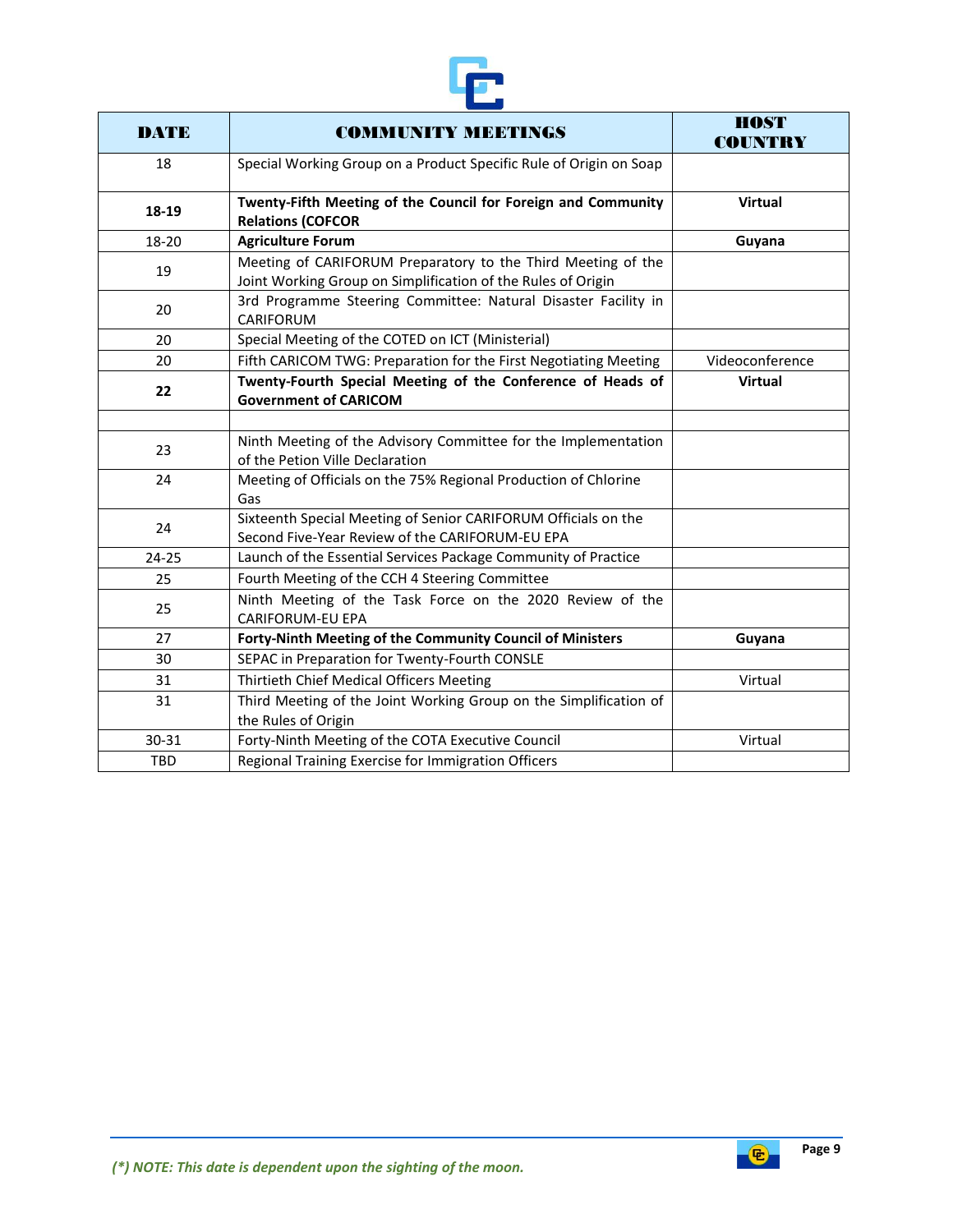

| <b>COMMUNITY MEETINGS</b>                                                                                                                                                                                           | <b>HOST</b>                                                                                                                                                      |
|---------------------------------------------------------------------------------------------------------------------------------------------------------------------------------------------------------------------|------------------------------------------------------------------------------------------------------------------------------------------------------------------|
|                                                                                                                                                                                                                     | <b>COUNTRY</b>                                                                                                                                                   |
|                                                                                                                                                                                                                     | Trinidad/virtual                                                                                                                                                 |
| (CYDAP) Consultation                                                                                                                                                                                                |                                                                                                                                                                  |
| Third Meeting of the Prime Ministerial Sub Committee on<br>Reparations                                                                                                                                              |                                                                                                                                                                  |
| Meeting of CARIFORUM Preparatory to the Fourth Meeting of the<br><b>CARIFORUM-EU Parliamentary Committee</b>                                                                                                        |                                                                                                                                                                  |
| Fourth Meeting of the CARIFORUM-EU Parliamentary Committee                                                                                                                                                          |                                                                                                                                                                  |
| CARIFORUM with EU Commissioner for Development to launch<br><b>NDICI</b>                                                                                                                                            |                                                                                                                                                                  |
| Third Meeting of CARIFORUM Senior Officials on Post-Cotonou<br>Programming                                                                                                                                          |                                                                                                                                                                  |
| Special Meeting of Council of Ministers on Post-Cotonou<br>Programming                                                                                                                                              |                                                                                                                                                                  |
| CARIFORUM-EU Meeting Post-Cotonou (First Meeting of Technical<br>Committee)                                                                                                                                         |                                                                                                                                                                  |
| 4 <sup>th</sup> Steering Committee Meeting: EPA/CSME Standby Facility                                                                                                                                               |                                                                                                                                                                  |
| First Negotiating Round on expansion of Preferential Market<br>Access under the CARICOM-Colombia Agreement (Meeting format<br>to be determined. Colombia proposes face-to-face meeting to take<br>place in CARICOM) |                                                                                                                                                                  |
|                                                                                                                                                                                                                     |                                                                                                                                                                  |
|                                                                                                                                                                                                                     |                                                                                                                                                                  |
| Seventy-Fifth Meeting of the World Health Assembly                                                                                                                                                                  |                                                                                                                                                                  |
| <b>CBSI High Level Dialogue</b>                                                                                                                                                                                     |                                                                                                                                                                  |
|                                                                                                                                                                                                                     |                                                                                                                                                                  |
|                                                                                                                                                                                                                     | Caribbean Regional Council Meeting (Post-Cotonou)<br>Reconstruction of the CARICOM Youth Development Action Plan<br><b>MEETINGS OF INTEREST TO THE COMMUNITY</b> |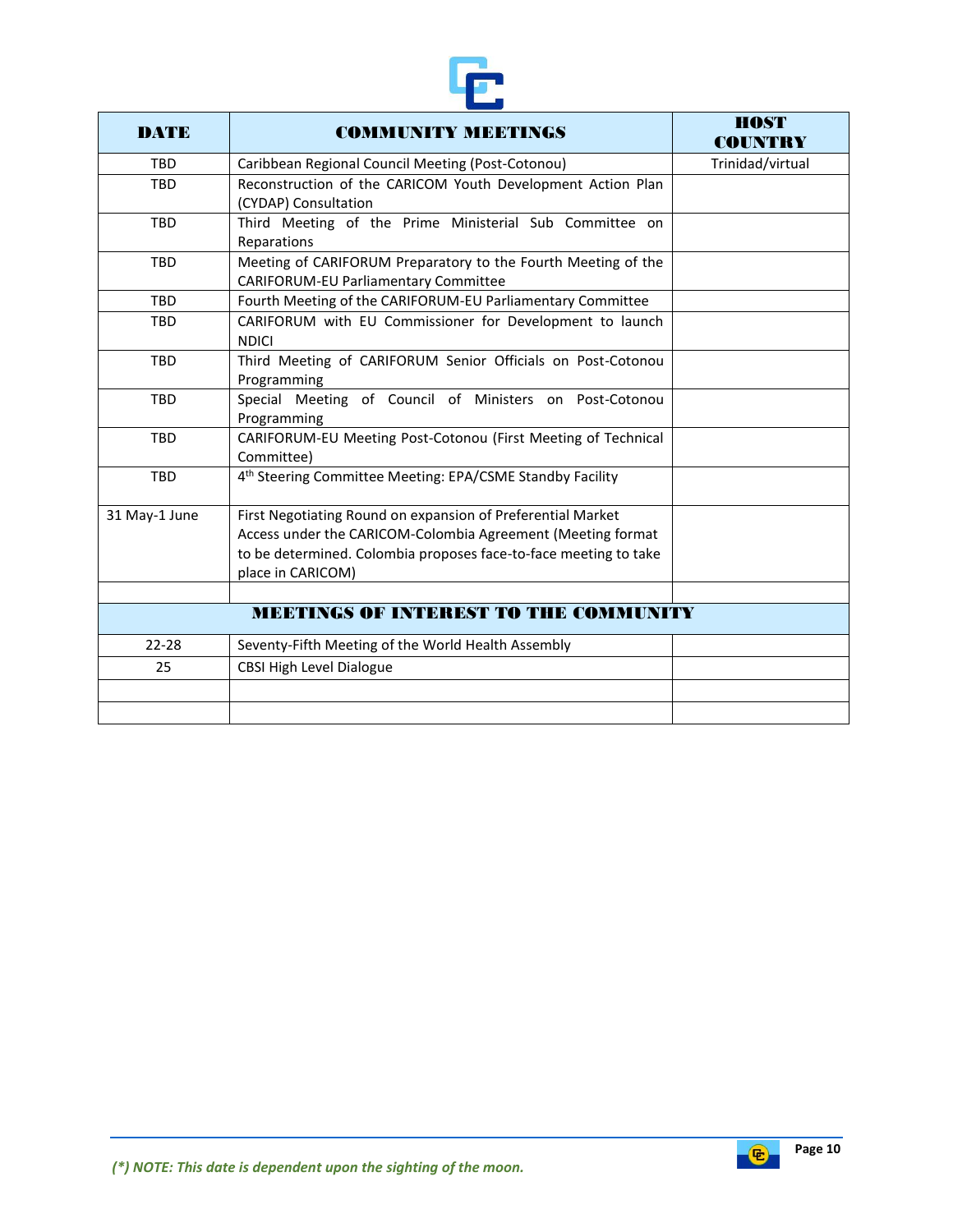

## **JUNE 2022**

#### **NATIONAL DAYS**

|                    |  | S  | M  |    | W  | т              | F                       |    |
|--------------------|--|----|----|----|----|----------------|-------------------------|----|
|                    |  |    |    |    |    | $\overline{2}$ | $\overline{\mathbf{3}}$ | 4  |
|                    |  | 5  | 6  | 7  | 8  | 9              | 10                      | 11 |
|                    |  | 12 | 13 | 14 | 15 | 16             | 17                      | 18 |
|                    |  | 19 | 20 | 21 | 22 | 23             | 24                      | 25 |
|                    |  | 26 | 27 | 28 | 29 | 30             |                         |    |
| <b>OBSERVANCES</b> |  |    |    |    |    |                |                         |    |
|                    |  |    |    |    |    |                |                         |    |
|                    |  |    |    |    |    |                |                         |    |
|                    |  |    |    |    |    |                |                         |    |
|                    |  |    |    |    |    |                |                         |    |
|                    |  |    |    |    |    |                |                         |    |

| <b>DATE</b>    | <b>COMMUNITY MEETINGS</b>                                                                                                                                                                                              | <b>HOST</b><br><b>COUNTRY</b> |
|----------------|------------------------------------------------------------------------------------------------------------------------------------------------------------------------------------------------------------------------|-------------------------------|
| $\mathbf{1}$   | Special Work Group on Rules of Origin                                                                                                                                                                                  |                               |
| $1 - 2$        | Meeting of the Council for Human and Social Development<br>(COHSOD) - (Education)                                                                                                                                      |                               |
| $\overline{7}$ | Meeting of CARIFORUM Senior Officials Preparatory to the Tenth<br>Meeting of the CARIFORUM-EU Trade and Development<br>Committee                                                                                       |                               |
| 8              | Special Work Group on the CET                                                                                                                                                                                          |                               |
| 9              | Tenth Meeting of the CARIFORUM-EU Trade and Development<br>Committee                                                                                                                                                   |                               |
| 10             | Thirty-First Meeting of the Legal Affairs Committee (LAC)                                                                                                                                                              | Videoconference               |
| 13             | Meeting of CARIFORUM Preparatory to the Fifth Meeting of the<br>Joint CARIFORUM-EU Council (2 <sup>nd</sup> Five Year Review of the EPA)                                                                               |                               |
| 15             | Fifth Meeting of the Joint CARIFORUM-EU Council (2nd Five Year<br>Review of the EPA)                                                                                                                                   |                               |
| Mid-June       | Thirtieth Meeting of the Regional Cultural Committee                                                                                                                                                                   |                               |
| 24             | 6 <sup>th</sup> CARICOM TWG in preparation for Second Negotiating Round on<br>expansion of preferential market access under the CARICOM-<br>Colombia Agreement (Precise date to be determined. Via<br>Videoconference) |                               |
| 28             | Meeting of Senior Officials for the Project to develop an Inventory<br>of CARICOM Countries' NCMs affecting Trade in Services and<br>Investment                                                                        |                               |

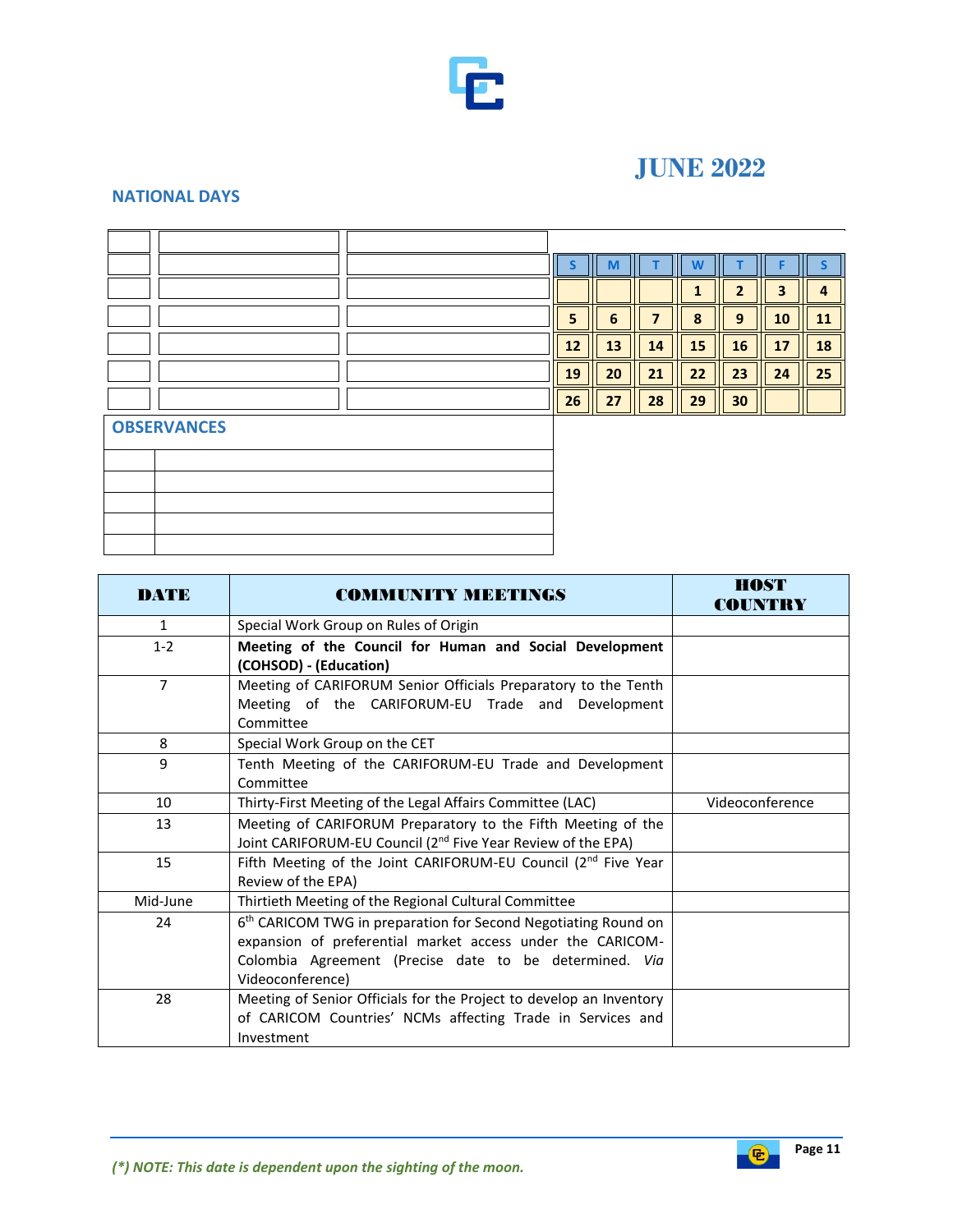

| DATE       | <b>COMMUNITY MEETINGS</b>                                                                                                                            | <b>HOST</b><br><b>COUNTRY</b> |
|------------|------------------------------------------------------------------------------------------------------------------------------------------------------|-------------------------------|
| <b>TBD</b> | 42 <sup>nd</sup> Meeting of the COHSOD (Labour)                                                                                                      |                               |
| <b>TBD</b> | Meeting of the Free Trade Coordinators under the CARICOM-Costa<br>Rica Free Trade Agreement (Precise date to be determined. Via<br>Videoconference.) |                               |
| <b>TBD</b> | First Meeting of the Joint Council under the CARIFORUM-United<br>Kingdom Economic Partnership Agreement                                              |                               |
| <b>TBD</b> | Meeting of CARIFORUM Preparatory to the Fifth Meeting of the<br>Special Committee on Agriculture and Fisheries                                       |                               |
| <b>TBD</b> | Fifth Meeting of the Special Committee on Agriculture and<br><b>Fisheries</b>                                                                        |                               |
| <b>TBD</b> | EPA Support Programme (including CSME Facility) - Component 3<br>fifth PSC Meeting                                                                   |                               |
| June/July  | Second round of Consultations on Revised Draft E-Commerce<br>Strategy and Policy Paper before submission to COTED                                    |                               |
| June/July  | Regional and stakeholders' Consultations on Rules and Procedures<br>for Competition Law and Policy under the consultancy facilitated                 |                               |
| June/July  | Regional Consultations on Development of Regional Tripartite<br>Mechanism                                                                            |                               |
|            | <b>MEETINGS OF INTEREST TO THE COMMUNITY</b>                                                                                                         |                               |
| <b>TBC</b> | Commonwealth Heads of Government Meeting (CHOGM)                                                                                                     | Kigali, Kenya                 |
|            |                                                                                                                                                      |                               |
|            |                                                                                                                                                      |                               |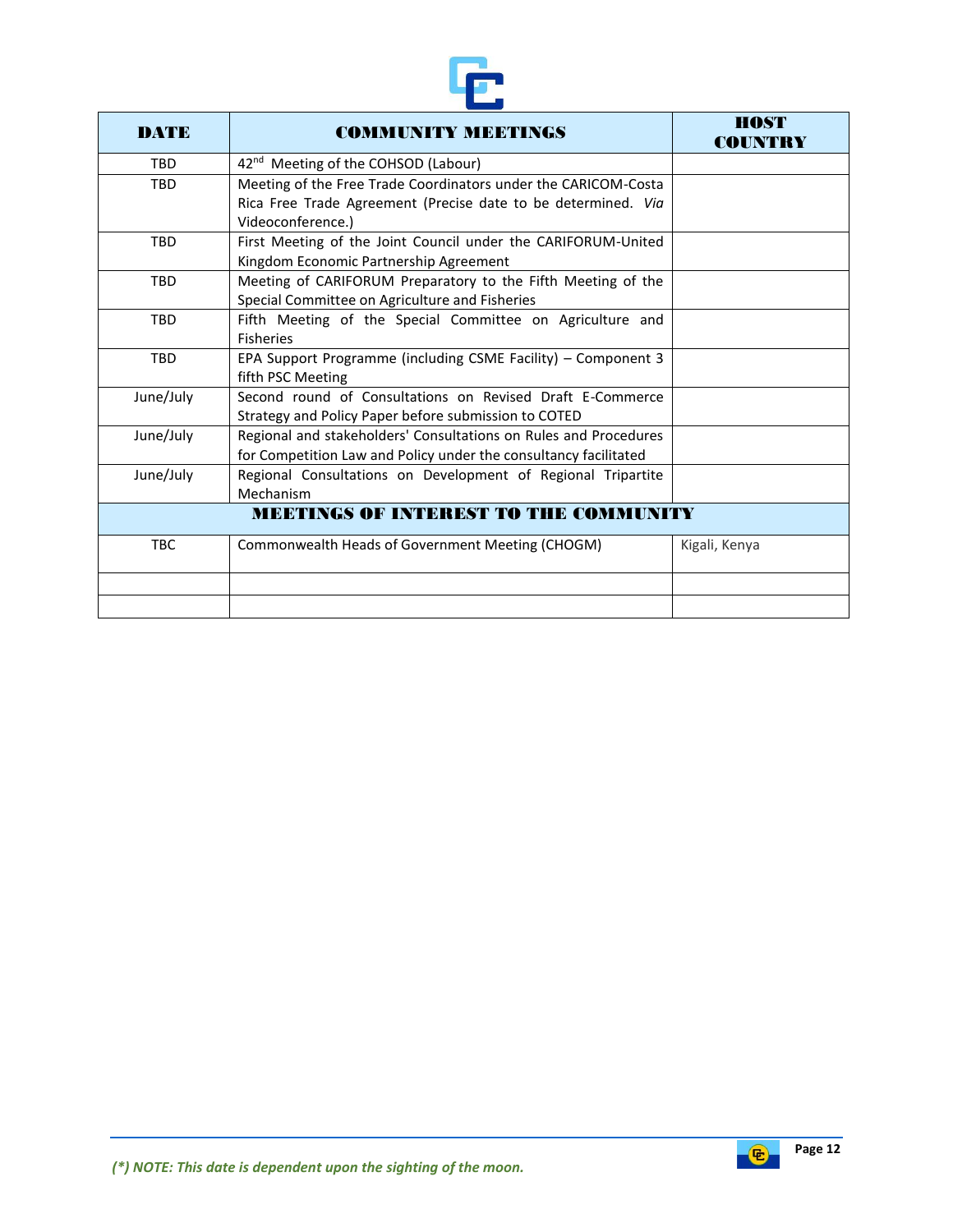

## **JULY 2022**

#### **NATIONAL DAYS**

|  |    | М  |    | w  |    |    |    |
|--|----|----|----|----|----|----|----|
|  |    |    |    |    |    |    |    |
|  | 3  | 4  | 5  | 6  |    | 8  | C  |
|  | 10 | 11 | 12 | 13 | 14 | 15 | 16 |
|  | 17 | 18 | 19 | 20 | 21 | 22 | 23 |
|  | 24 | 25 | 26 | 27 | 28 | 29 | 30 |
|  | 31 |    |    |    |    |    |    |

| <b>CARICOM Day</b> |
|--------------------|
|                    |
|                    |
|                    |
|                    |

| <b>DATE</b>             | <b>COMMUNITY MEETINGS</b>                                                                                               | <b>HOST</b><br><b>COUNTRY</b> |
|-------------------------|-------------------------------------------------------------------------------------------------------------------------|-------------------------------|
| $\overline{2}$          | <b>Fifteenth CARICOM 10K Road Race</b>                                                                                  | Paramaribo, Suriname          |
| $\overline{\mathbf{3}}$ | Opening Ceremony for Forty-Third Regular Meeting of the<br>Conference of Heads of Government (if Meeting takes place in | <b>Suriname</b>               |
|                         | person)                                                                                                                 |                               |
| $4 - 5$                 | Forty-Third Regular Meeting of the Conference of Heads of                                                               | <b>Suriname</b>               |
|                         | Government (with Opening on 3 July if it takes place in person)                                                         |                               |
| 12                      | Meeting of CARIFORUM Preparatory to the Fourth Meeting of the                                                           |                               |
|                         | Joint Working Group on Simplification of the Rules of Origin                                                            |                               |
| 13                      | Meeting of CARIFORUM Preparatory to the Fifth CARIFORUM-EU                                                              |                               |
|                         | Meeting on Geographical Indications                                                                                     |                               |
| $13 - 14$               | 2 <sup>nd</sup> Negotiating Round on Expansion of Preferential Market Access                                            |                               |
|                         | under the CARICOM-Colombia Agreement (Meeting format to be                                                              |                               |
|                         | determined)                                                                                                             |                               |
| 15                      | Fifth CARIFORUM-EU Meeting on Geographical Indications                                                                  |                               |
| 20-21 (Proposed)        | Forty-Ninth Annual General Meeting of the Regional Nursing Body                                                         |                               |
| 21                      | Meeting of CARIFORUM Preparatory to the Third Joint Meeting on                                                          |                               |
|                         | <b>Cultural Cooperation</b>                                                                                             |                               |
| 22                      | Third Joint Meeting on Cultural Cooperation                                                                             |                               |
| 29                      | Fourth Meeting of the Joint Working Group on the Simplification of                                                      |                               |
|                         | the Rules of Origin                                                                                                     |                               |
| <b>TBD</b>              | Retreat for Staff of the CSME Unit                                                                                      |                               |
| July/August             | Meeting with Reconvened Task Force on Public Procurement to                                                             |                               |
|                         | review draft Rules and Procedures on Public Procurement                                                                 |                               |
|                         | developed by OGC                                                                                                        |                               |

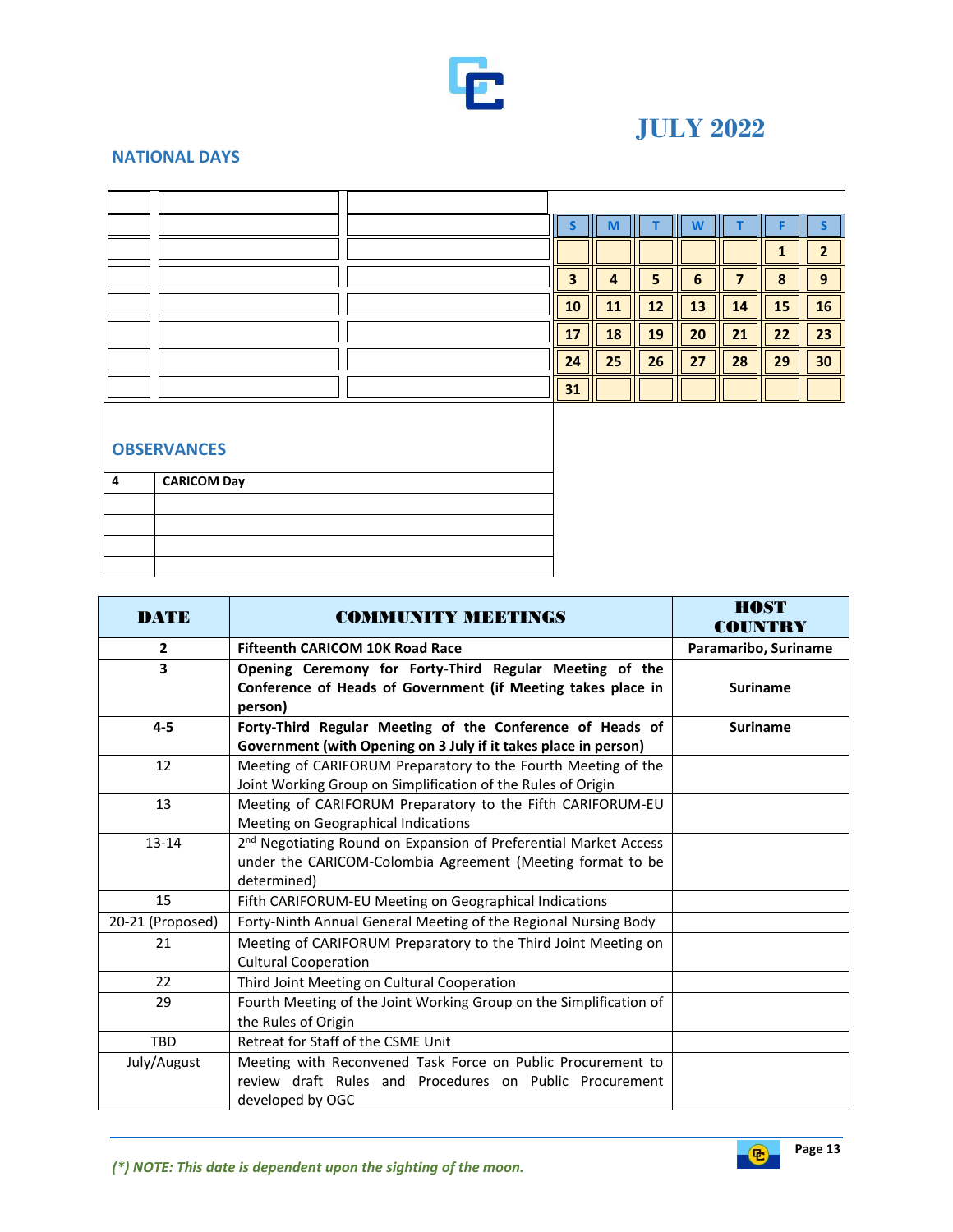

| <b>DATE</b> | <b>COMMUNITY MEETINGS</b>                    |  |  |  |  |  |  |  |
|-------------|----------------------------------------------|--|--|--|--|--|--|--|
|             |                                              |  |  |  |  |  |  |  |
|             | <b>MEETINGS OF INTEREST TO THE COMMUNITY</b> |  |  |  |  |  |  |  |
|             |                                              |  |  |  |  |  |  |  |
|             |                                              |  |  |  |  |  |  |  |
|             |                                              |  |  |  |  |  |  |  |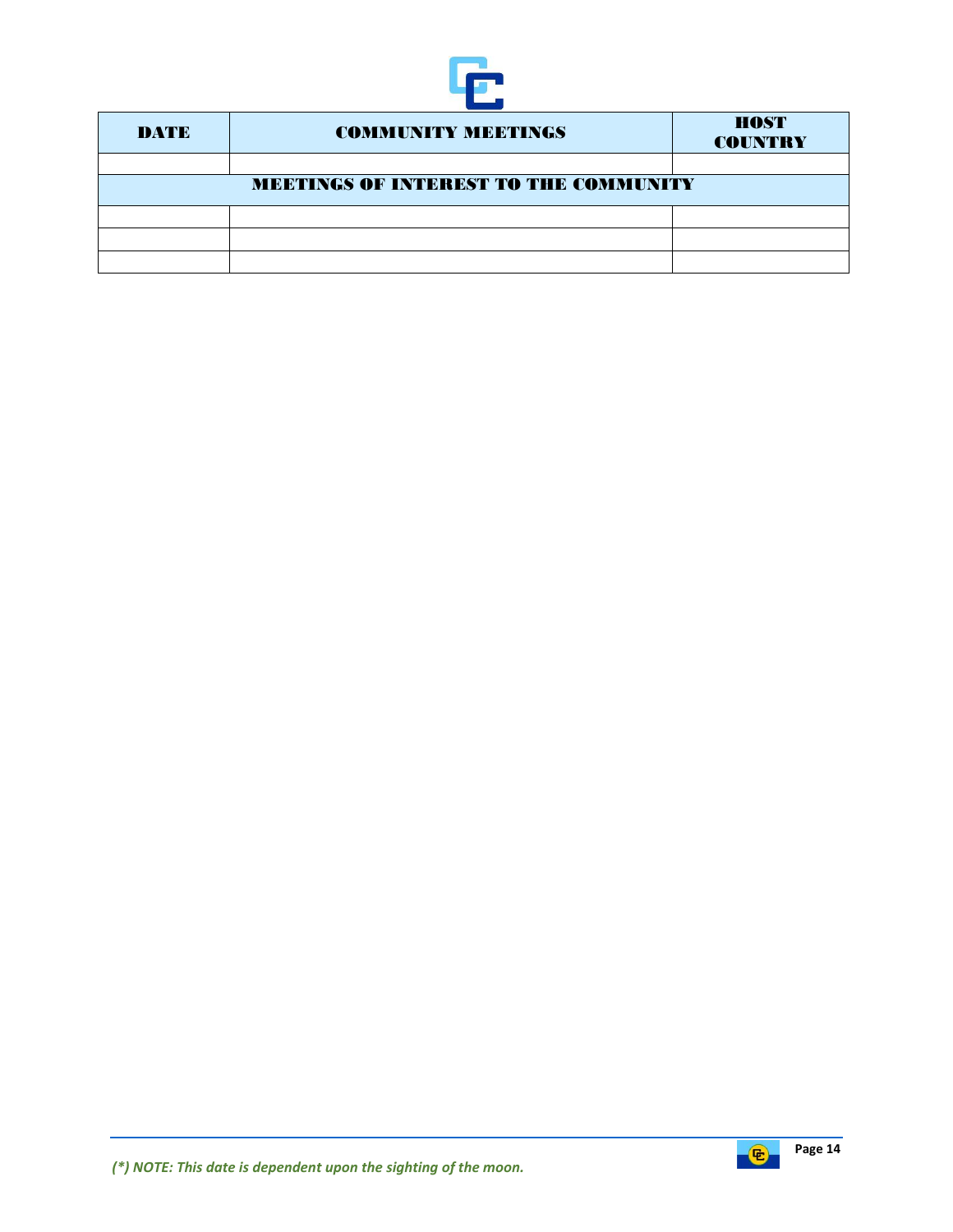

## **AUGUST 2022**

#### **NATIONAL DAYS**

|  |    | $\bullet$ | q  | 10 | 11 | 12 | Þ  |
|--|----|-----------|----|----|----|----|----|
|  | 14 | 15        | 16 | 17 | 18 | 19 | 20 |
|  | 21 | 22        | 23 | 24 | 25 | 26 | 27 |
|  | 28 | 29        | 30 | 31 |    |    |    |

| <b>Emancipation Day</b> |
|-------------------------|
|                         |
|                         |
|                         |
|                         |

| <b>DATE</b> | <b>COMMUNITY MEETINGS</b>                                                                                                                          | <b>HOST</b><br><b>COUNTRY</b> |
|-------------|----------------------------------------------------------------------------------------------------------------------------------------------------|-------------------------------|
|             |                                                                                                                                                    |                               |
| $4 - 5$     | Forty-Ninth Annual General Meeting of the Regional Nursing Body<br>(RNB)                                                                           |                               |
| <b>TBD</b>  | Meetings of the Inter-Governmental Working Groups (IGWGs) on<br>"Unhealthy Diets and Obesogenic Food Environments" and<br>"Harmful Use of Alcohol" |                               |
|             |                                                                                                                                                    |                               |
| 25          | Fifth Special Working Group Meeting on CARICOM Rules of Origin                                                                                     |                               |
|             |                                                                                                                                                    |                               |
|             |                                                                                                                                                    |                               |
|             | <b>MEETINGS OF INTEREST TO THE COMMUNITY</b>                                                                                                       |                               |
|             |                                                                                                                                                    |                               |
|             |                                                                                                                                                    |                               |
|             |                                                                                                                                                    |                               |
|             |                                                                                                                                                    |                               |
|             |                                                                                                                                                    |                               |
|             |                                                                                                                                                    |                               |
|             |                                                                                                                                                    |                               |
|             |                                                                                                                                                    |                               |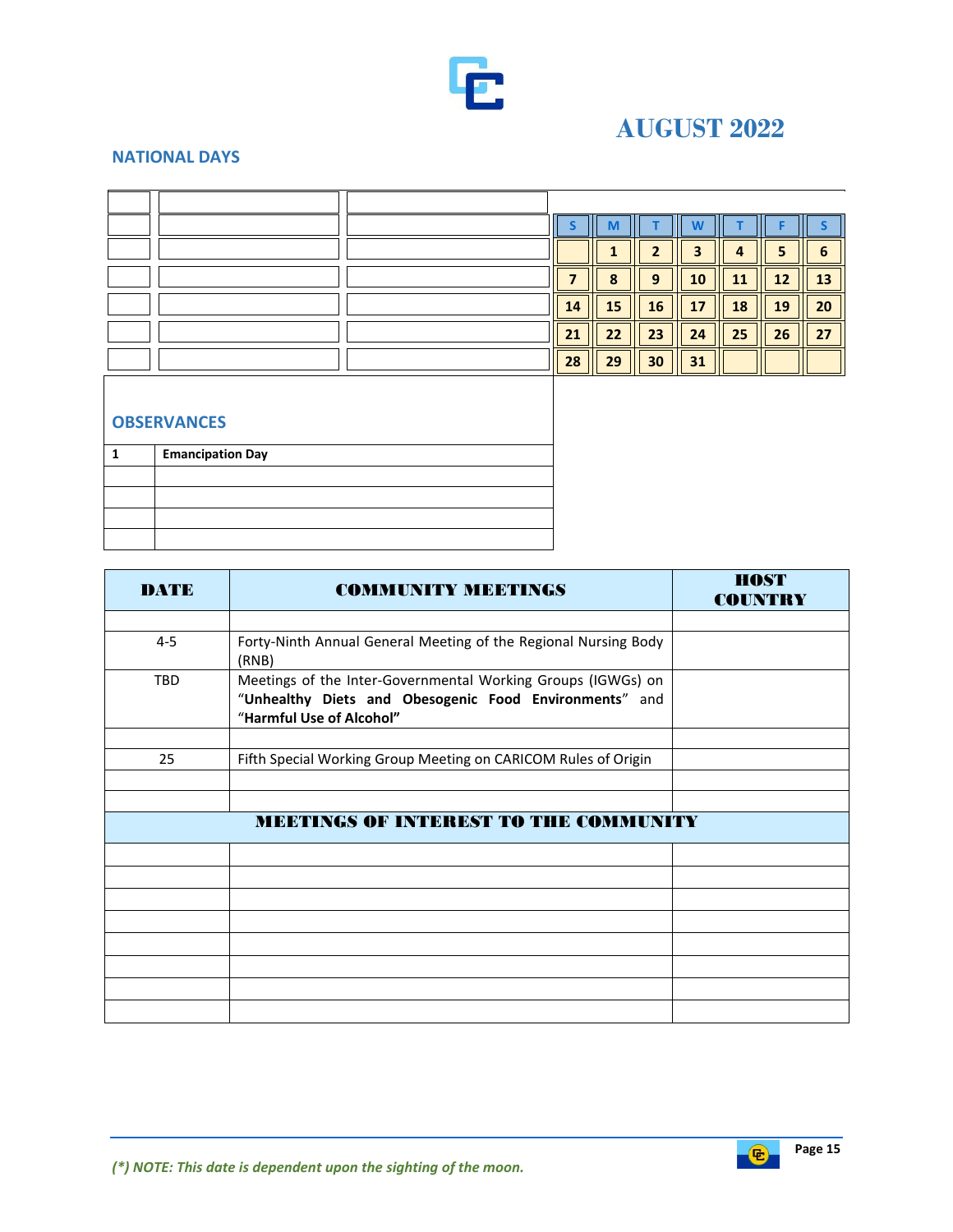

## **SEPTEMBER 2022**

#### **NATIONAL DAYS**

|  |    | M  |    |    |           |              |    |
|--|----|----|----|----|-----------|--------------|----|
|  |    |    |    |    |           |              |    |
|  |    |    | n  |    | $\bullet$ | $\mathbf{a}$ | Ю  |
|  | ᅩ  | 12 | 13 | 11 | 15        | 16           |    |
|  | 18 | 19 | 20 | 21 | 22        | 23           | 24 |
|  | 25 | 26 | 27 | 28 | 29        | 30           |    |

| DATE           | <b>COMMUNITY MEETINGS</b>                                         | <b>HOST</b><br><b>COUNTRY</b> |
|----------------|-------------------------------------------------------------------|-------------------------------|
| $\overline{2}$ | Eleventh Special Meeting of the Customs Committee on Tools of     |                               |
|                | Trade and Simplified Customs Procedures                           |                               |
| 8              | Meeting of CARIFORUM Preparatory to the Fifth Meeting of the      |                               |
|                | Joint Working Group on Simplification of the Rules of Origin      |                               |
| 14             | Meeting of CARIFORUM Preparatory to the Third Meeting of the      |                               |
|                | Special Sub-Committee on Development Cooperation                  |                               |
| $14 - 15$      | Forty-Third Regular Meeting of the Customs Committee              |                               |
| 15             | Seventh CARICOM TWG: Preparation for finalization of              | Virtual                       |
|                | negotiations on Expansion of Preferential Market Access between   |                               |
|                | <b>CARICOM and Colombia</b>                                       |                               |
| 15             | Third Meeting of the Special Sub-Committee on Development         |                               |
|                | Cooperation                                                       |                               |
| $15 - 16$      | Forty-Third Meeting of the Customs Committee of the COTED         |                               |
| 15-16          | Joint Meetings of Officials (Education) and RCM/TVET (in          |                               |
|                | preparation for COHSOD)                                           |                               |
|                | Meeting of CARICOM Health Officials Preparatory to the Meeting    |                               |
| 20             | of the Council for Human and Social Development (COHSOD) -        |                               |
|                | Health                                                            |                               |
| 23             | Fifth Meeting of the Joint Working Group on Simplification of the |                               |
|                | Rules of Origin                                                   |                               |
| 27             | Meeting of the COHSOD - Health                                    |                               |
|                | Caucus of Ministers of Health                                     |                               |
| 28             | Fourth Special Working Group Meeting on CARICOM CET               |                               |
| TBD            | Launch of Caribbean Wellness Day, Week and 'Caribbean Moves'      |                               |
| TBD            | Fifth Meeting of the CARICOM Regional Committee on Trade          |                               |

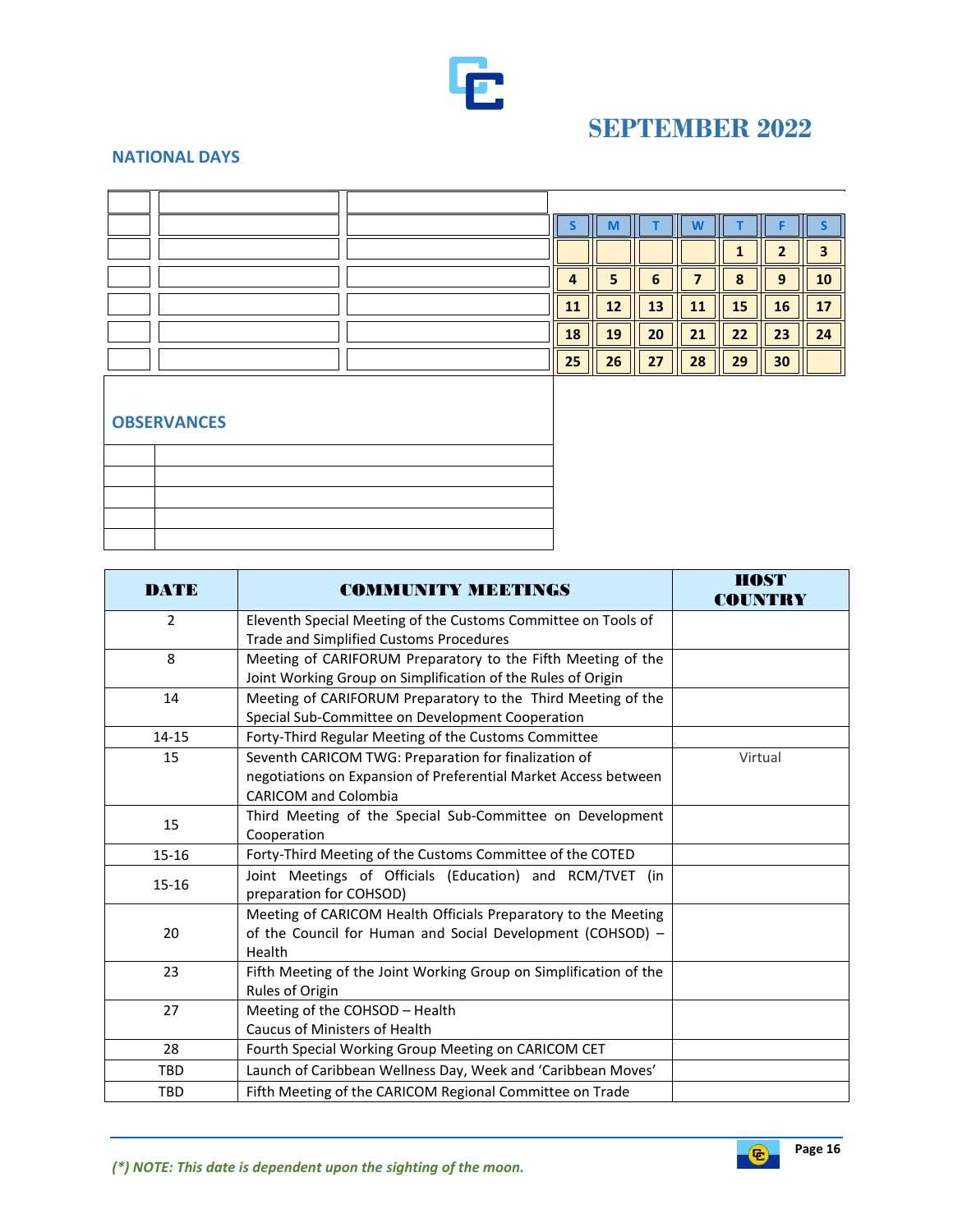

| <b>DATE</b>                | <b>COMMUNITY MEETINGS</b>                                                                                                               | <b>HOST</b><br><b>COUNTRY</b> |  |  |
|----------------------------|-----------------------------------------------------------------------------------------------------------------------------------------|-------------------------------|--|--|
|                            | Facilitation (RCTF)                                                                                                                     |                               |  |  |
| <b>TBD</b>                 | Caucus of Ministers of Health                                                                                                           |                               |  |  |
| <b>TBD</b>                 | Meeting of CARIFORUM Preparatory to the First Meeting of the<br>Special Committee on Trade in Services                                  | September                     |  |  |
| <b>TBD</b>                 | First Meeting of the Special Committee on Trade in Services                                                                             |                               |  |  |
| Late Sep (TBC)             | 29th Meeting of the CARIFORUM Council of Ministers                                                                                      | Trinidad/virtual              |  |  |
| <b>TRD</b>                 | Sixteenth Special Meeting of the Council for Foreign and<br>Community Relations (COFCOR) and Meetings in the margins of<br>the UNG $A1$ | New York, USA                 |  |  |
| Sep/Oct                    | Regional consultations on the Rules and Procedures on Public<br>Procurement with the public and private sector facilitated.             |                               |  |  |
|                            | <b>MEETINGS OF INTEREST TO THE COMMUNITY</b>                                                                                            |                               |  |  |
| Wk of 7 <sup>th</sup> Sept | Second CARICOM-Africa Summit                                                                                                            |                               |  |  |
| 3rd Wk Sept                | General Debate of the United Nations General Assembly (UNGA)                                                                            |                               |  |  |
| 3 <sup>rd</sup> Wk Sept    | Meetings of the IMF/World Bank Group                                                                                                    |                               |  |  |
| Summer 2022                | 9 <sup>th</sup> Summit of the Americas                                                                                                  | <b>USA</b>                    |  |  |
| <b>TBD</b>                 | 5 <sup>th</sup> CARICOM-Mexico Summit                                                                                                   | Mexico-Pending Mtg            |  |  |
| <b>TBD</b>                 | <b>CARICOM-Canada Summit</b>                                                                                                            | Pending Mtg                   |  |  |
|                            |                                                                                                                                         |                               |  |  |
|                            |                                                                                                                                         |                               |  |  |



<sup>1</sup> Meeting of the Directorate of Foreign and Community Relations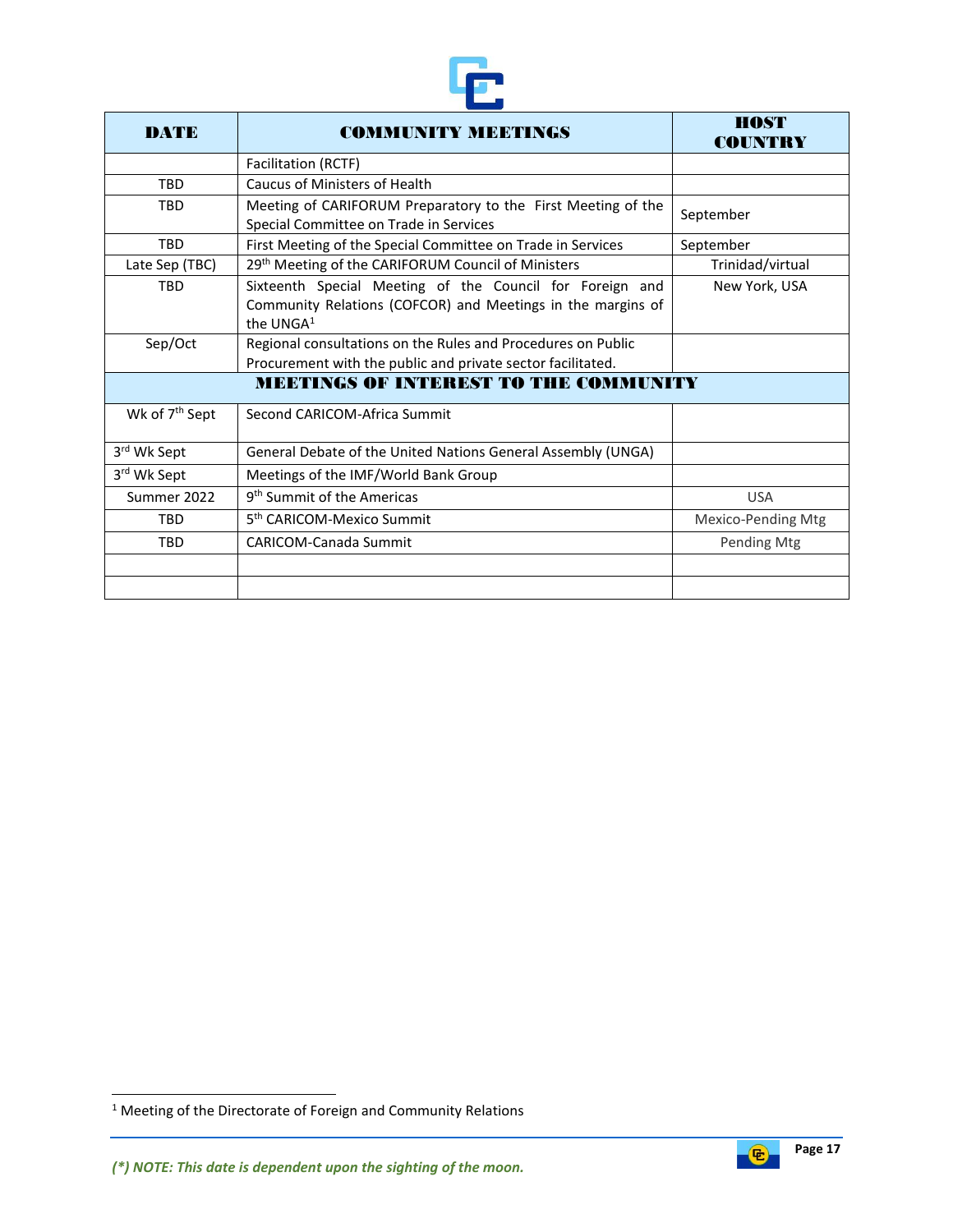

## **OCTOBER 2022**

#### **NATIONAL DAYS**

|  | 30 | 31 |    |    |    |    |        |
|--|----|----|----|----|----|----|--------|
|  | n  | ર  |    |    | ь  | -  | $\sim$ |
|  | 9  | 10 | 11 | 12 | 13 | 14 | 15     |
|  | 16 | 17 | 18 | 19 | 20 | 21 | 22     |
|  | 23 | 24 | 25 | 26 | 27 | 28 | 29     |

| the control of the control of the                                                                                                                                                                                              |  |
|--------------------------------------------------------------------------------------------------------------------------------------------------------------------------------------------------------------------------------|--|
| and the contract of the contract of the contract of the contract of the contract of the contract of the contract of the contract of the contract of the contract of the contract of the contract of the contract of the contra |  |
|                                                                                                                                                                                                                                |  |
|                                                                                                                                                                                                                                |  |
|                                                                                                                                                                                                                                |  |
|                                                                                                                                                                                                                                |  |

| <b>DATE</b>    | <b>COMMUNITY MEETINGS</b>                                                                                                                                                                                                                    | HOST<br>COUNTRY |
|----------------|----------------------------------------------------------------------------------------------------------------------------------------------------------------------------------------------------------------------------------------------|-----------------|
| March/October  | Special Meeting of the COTED on Agriculture                                                                                                                                                                                                  |                 |
| 6              | Meeting of CARIFORUM Preparatory to the Eighth Meeting of the<br>Joint Task Force on Monitoring the Operations of the EPA                                                                                                                    |                 |
| $\overline{7}$ | Eighth Meeting of the Joint Task Force on Monitoring the<br>Operations of the EPA                                                                                                                                                            |                 |
| 13             | Meeting of CARIFORUM Preparatory to the Sixth Meeting of the<br>Joint Working Group on Simplification of the Rules of Origin                                                                                                                 |                 |
| 21             | Thirty-Second Meeting of the Legal Affairs Committee                                                                                                                                                                                         | Videoconference |
| 28             | 2 <sup>nd</sup> Meeting on the Monitoring Mechanism for Sugar                                                                                                                                                                                |                 |
| 28             | Sixth Meeting of the Joint Working Group on Simplification of the<br>Rules of Origin                                                                                                                                                         |                 |
| Mid-October    | Third (inalizing) Meeting: Negotiations on Expansion of Preferential<br>Market Access between CARICOM and Colombia (Meeting format<br>to be determined)                                                                                      |                 |
| 28             | Second Meeting on the Monitoring Mechanism on Sugar                                                                                                                                                                                          |                 |
| <b>TBD</b>     | Meetings of the Inter-Governmental Working Groups (IGWGs) on<br>"Unhealthy Diets and Obesogenic Food Environments" and<br>"Harmful Use of Alcohol                                                                                            |                 |
| <b>TBD</b>     | Support to CARIFORUM States in furthering the implementation of<br>their EPA commitments and to meaningfully reap the benefits of<br>the Agreement (including CSME Facility) Component 1 -<br>Intellectual Property Rights Third PSC Meeting |                 |

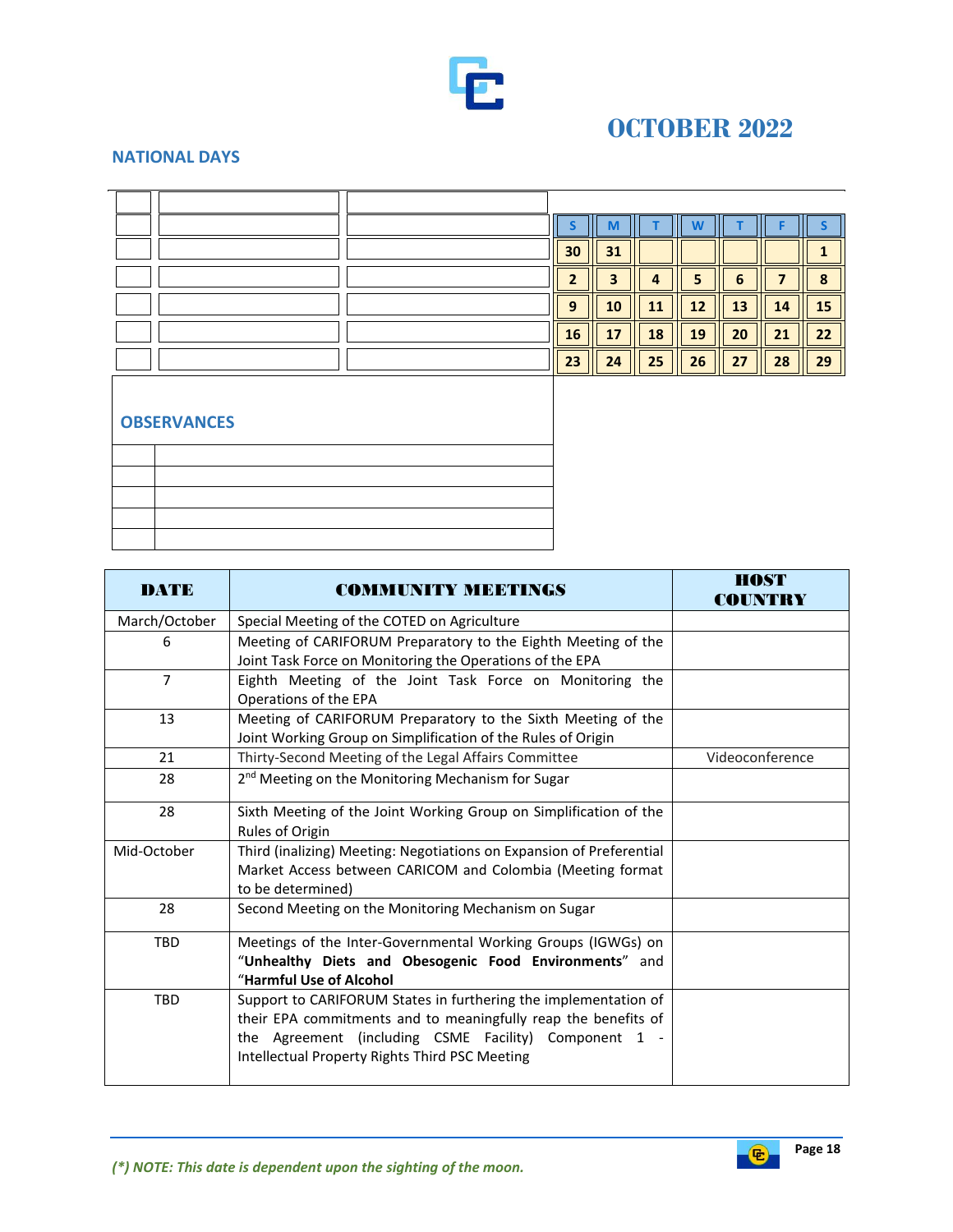

| <b>MEETINGS OF INTEREST TO THE COMMUNITY</b> |                                                                                                   |            |  |  |  |  |
|----------------------------------------------|---------------------------------------------------------------------------------------------------|------------|--|--|--|--|
| TBD                                          | 60th Directing Council of PAHO, 74th Session of the Regional<br>Committee of WHO for the Americas |            |  |  |  |  |
|                                              |                                                                                                   |            |  |  |  |  |
| $5 - 7$                                      | Fifty-Second Regular Session of the General Assembly of the                                       | Lima, Peru |  |  |  |  |
|                                              | Organisation of American States (OAS)                                                             |            |  |  |  |  |
|                                              |                                                                                                   |            |  |  |  |  |
|                                              |                                                                                                   |            |  |  |  |  |

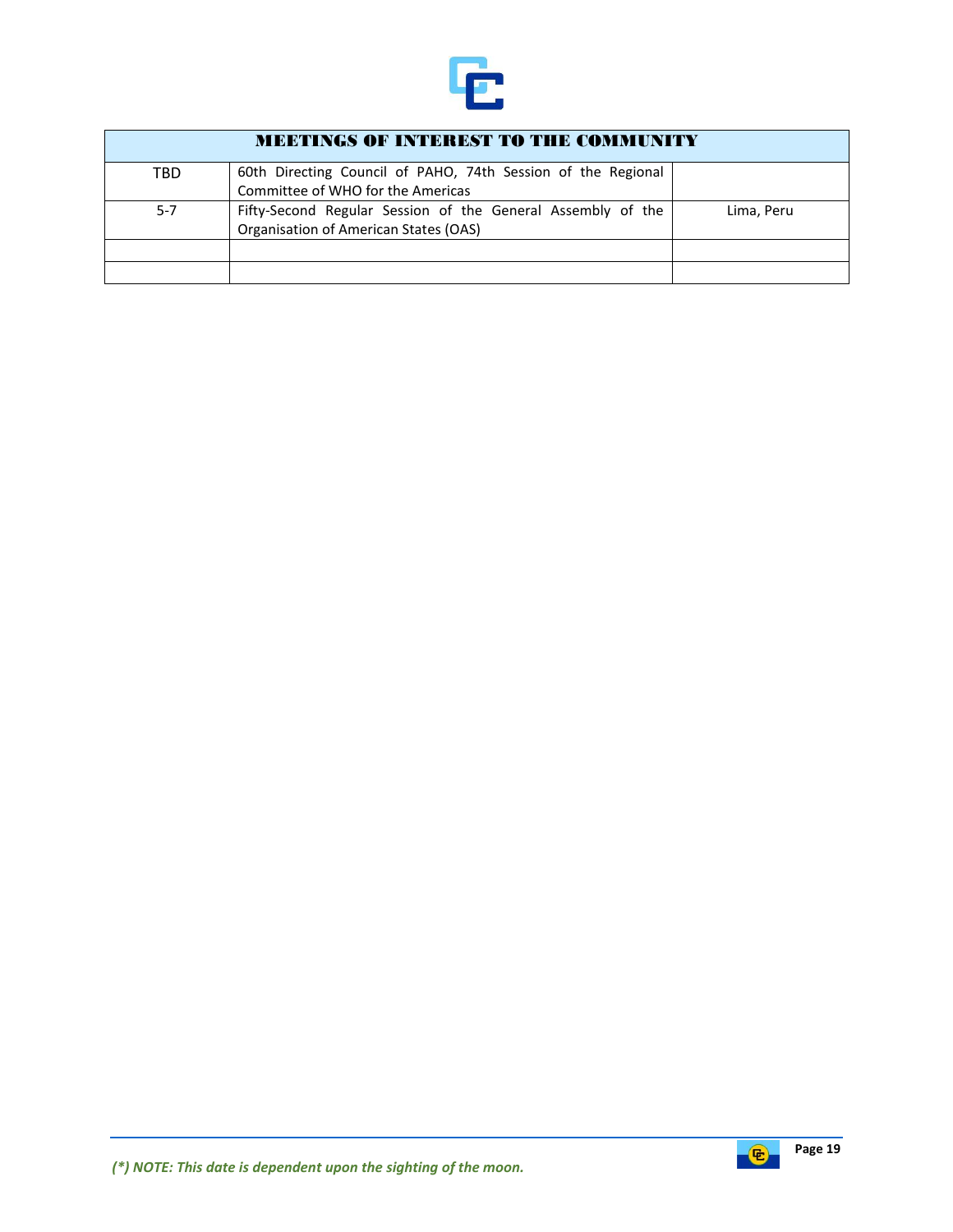

## **NOVEMBER 2022**

### **NATIONAL DAYS**

|  | 6  |    | $\bullet$ | q  | 10 | $\bf{11}$ |    |
|--|----|----|-----------|----|----|-----------|----|
|  | 13 | 14 | 15        | 16 | 17 | 18        | 19 |
|  | 20 | 21 | 22        | 23 | 24 | 25        | 26 |
|  | 27 | 28 | 29        | 30 |    |           |    |

| DATE          | <b>COMMUNITY MEETINGS</b>                                   | <b>HOST</b><br><b>COUNTRY</b> |
|---------------|-------------------------------------------------------------|-------------------------------|
| 8             | Seventeeth Meeting of the SEPAC                             |                               |
| $9 - 10$      | Fifty-Fifth Regular Meeting of the Council for Trade and    |                               |
|               | Economic Development (COTED) - Officials                    |                               |
| 11            | 25 <sup>th</sup> Meeting of the CONSLE                      |                               |
| 28-TBC        | Meeting of CARIFORUM Senior Officials Preparatory to the    |                               |
|               | Eleventh Meeting of the CARIFORUM-EU Trade and              |                               |
|               | Development Committee                                       |                               |
| 28-29         | Fifty-Fifth Regular Meeting of the Council for Trade and    |                               |
|               | Economic Development (COTED) - Ministerial                  |                               |
| 29-TBC        | Eleventh Meeting of the CARIFORUM-EU Trade and              |                               |
|               | Development Committee                                       |                               |
| <b>TBD</b>    | Joint Meeting of the COTED/COHSOD                           |                               |
| <b>TBD</b>    | COHSOD Meeting on Regional Tripartite Mechanism             |                               |
| <b>TBD</b>    | Meeting of Officials Preparatory to the Twenty-Ninth (29th) |                               |
|               | Meeting of the Council of Ministers of CARIFORUM            |                               |
| <b>TBD</b>    | Twenty-Ninth Meeting of the Council of Ministers of         |                               |
|               | CARIFORUM                                                   |                               |
| Late November | Regional LMIS. Stat Training                                |                               |
|               |                                                             |                               |
|               | MEETINGS OF INTEREST TO THE COMMUNITY                       |                               |
|               |                                                             |                               |
|               |                                                             |                               |